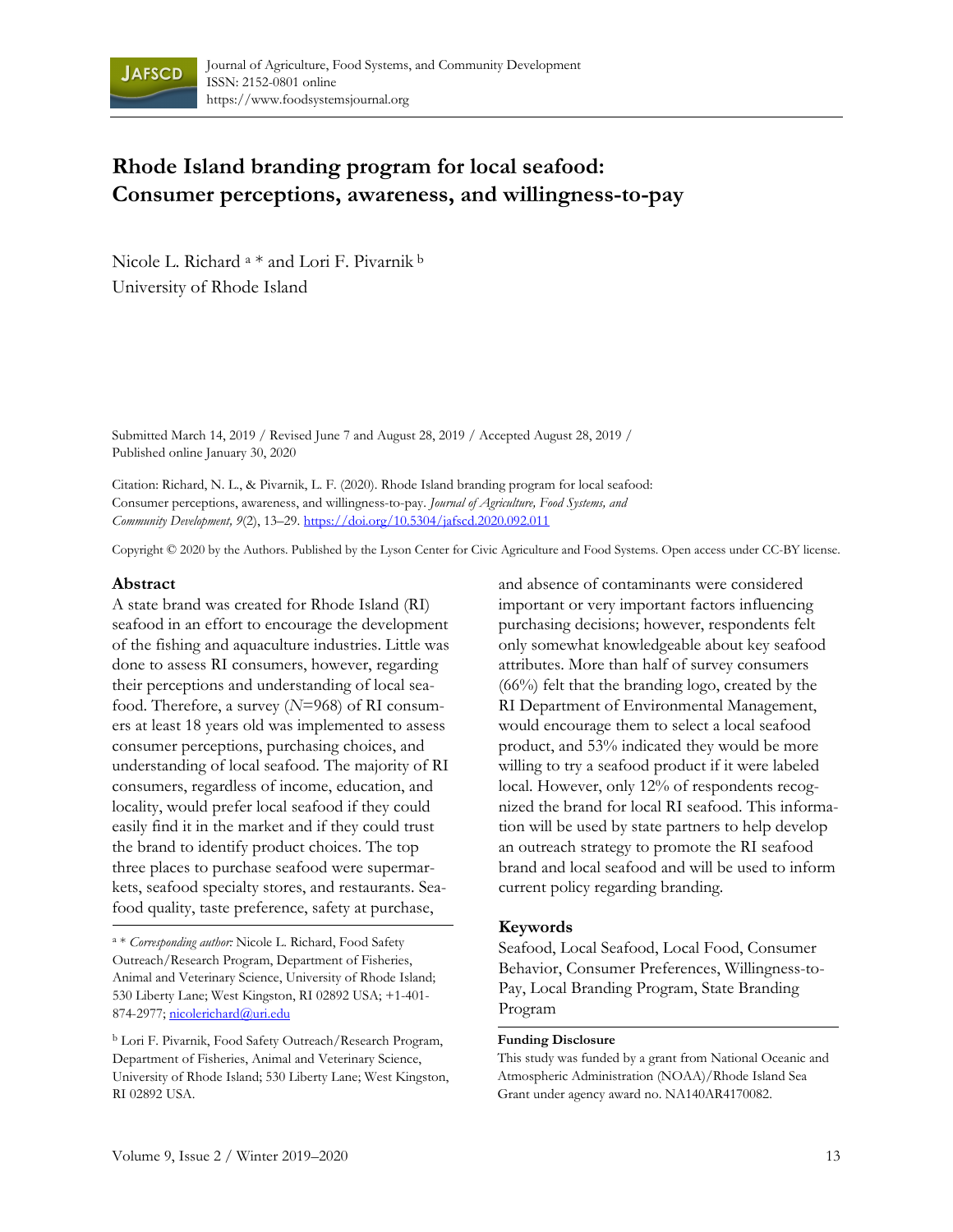# **Introduction**

Seafood is a primary source of high-quality protein and contains a variety of nutrients needed for overall health and disease prevention; thus, increased consumption has been recommended (U.S. Department of Health and Human Services [USDHHS] & U.S. Department of Agriculture [USDA], 2015). The extensive health and nutritional benefits of seafood have been widely reported. Numerous studies have confirmed the positive impact of regular seafood consumption on the reduction of coronary heart disease and for cognitive and vision development (Hicks, Pivarnik, Richard, Gable, & Morrissey, 2013; McManus, Hunt, Storey, McManus, & Hilhorst, 2014). While there are some inherent dietary risks associated with the consumption of certain species, particularly for high-risk populations (children, pregnant and nursing mothers, the elderly), the majority of research has shown that seafood consumption benefits greatly outweigh the risks (Hellberg, Dewitt, & Morrissey, 2012). However, U.S. annual per capita consumption of seafood has been declining or remaining stagnant (National Marine Fisheries Service [NMFS], 2017a), and consumers are not meeting the recommended intake of seafood, particularly seafood containing the omega-3 fatty acids EPA and DHA (Hellberg et al., 2012). Nationwide messaging, while important, may not be as influential as specific programming that targets state-specific consumers, especially in an ocean state such as Rhode Island (RI), which has a significant seafood industry.

 In 2015, the RI seafood industry directly supported over 4,800 jobs, landing revenue close to US\$82 million, sales over US\$347 million, and income of US\$116 million (NMFS, 2017b)*.*  Remarkably, from 85 to 95% of seafood consumed in the U.S. is imported, and a significant portion caught by U.S. fishers is exported (NMFS, 2017a). The robust RI industry, like the rest of U.S. fisheries, exports the majority of what it catches (K. Ayars, Division of Agriculture, RI Dept. of Environmental Management, personal communication, 2015), and Rhode Islanders, along with the rest of U.S. consumers, mainly eat imported fish.

 In the U.S., interest in and consumption of local food is growing exponentially (USDA Eco-

nomic Research Service [USDA ERS], 2016) propelled by a growing consumer awareness of the benefits of a strong community food system (Dillemuth, 2017; Freedgood & Fydenkevez, 2017; Johnston, Jai, Phelan, & Velikova, 2018). The desire for local food—in part due to the perceptions of improved nutrition and food safety, as well as to support local economies, have fresh and more flavorful food, and produce less environmental impact—has fueled the growing interest in local food (Giovannuci, Barham, & Pirog, 2010). Local governments play an important role in supporting the local food economy. Through the development of targeted strategies and policies, government can support and promote the local food system and impact the economy (Dillemuth, 2017; Freedgood & Fydenkevez, 2017). In efforts to expand marketing opportunities for local food and support a state's food industry, state branding and marketing campaigns have emerged as a strategy to help food producers differentiate their products by using an official state label (Benson, 2018; French, Cullen, Manalo, & Jones, 2014; Hullinger & Tanaka, 2015).

 In order to expand local seafood marketing efforts, provide educational opportunities regarding local issues, and increase consumer demand for local seafood, the Rhode Island Seafood Marketing Collaborative (RISMC) was established by the RI state legislature (RI General Laws 20-38, 2011). As an advocacy coalition of academia, industry, and government members, RISMC overall goals were to develop policy initiatives aimed at (1) sustaining and growing the RI seafood industry by increasing the value of RI seafood and of its associated economic benefits, and (2) improving the health and welfare of RI citizens. In support of those goals, key RISMC strategies include increasing consumer awareness of and access to RI seafood, and in turn increasing consumer demand. In an effort to distinguish RI seafood products in the marketplace and seize on the growing movement to "buy local," the collaborative created a RI seafood brand (logo) and codified its use via regulations enacted in 2013 entitled "Rules and Regulations Governing the RI Seafood Brand and Mislabeling of Marine Species" (RIDEM, 2013). The RI Department of Environmental Management (RIDEM) was charged with the legal authority to establish and administer the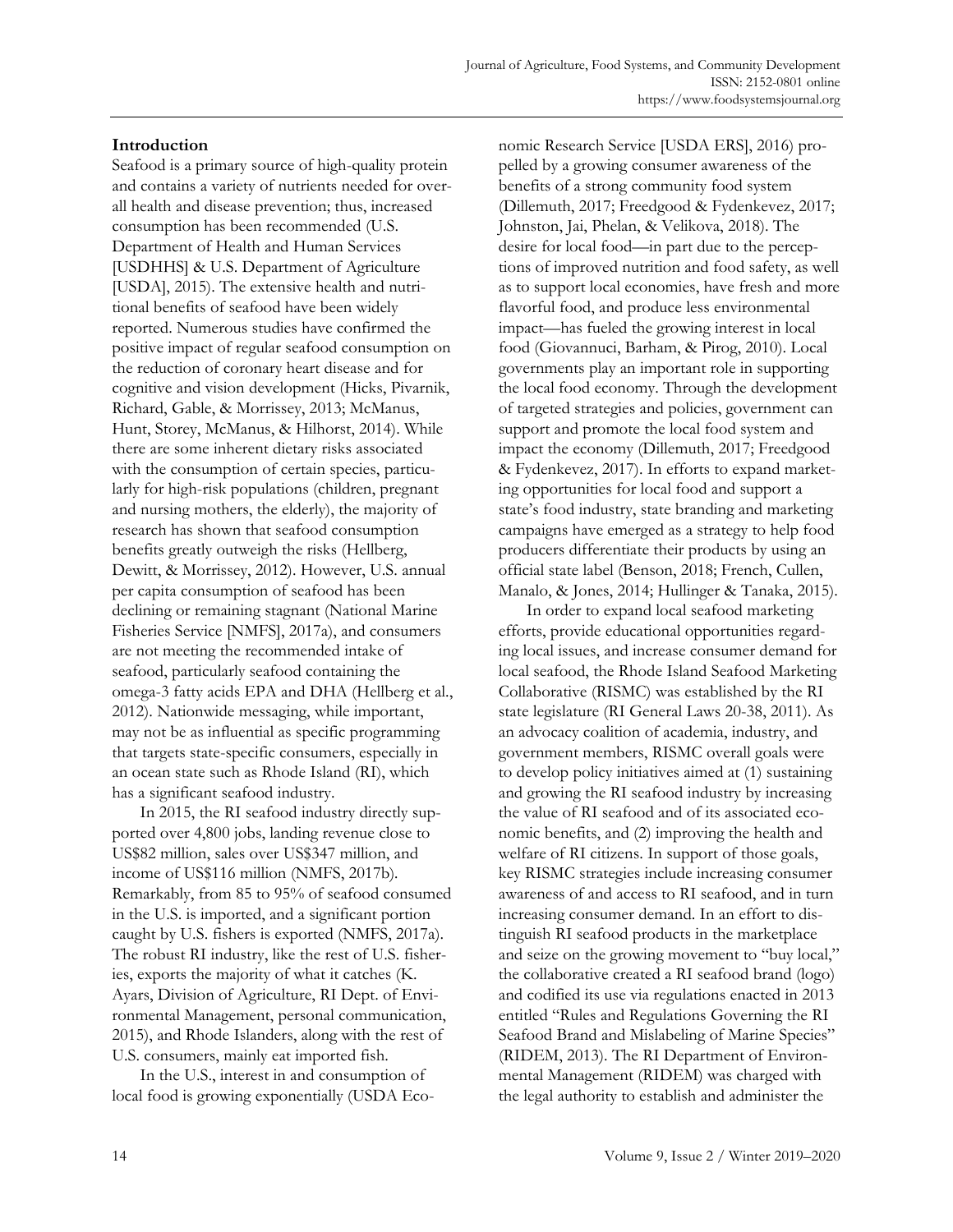programs to promote seafood products grown and produced in RI. Developing regulations and policy for the term "local" is difficult, since it can be used to describe a variety of marketing or geographical characteristics (Fonner & Sylvia, 2015; Wilde, 2013); the concept of local seafood is even less well defined (Fonner & Sylvia, 2015). Local food can have multiple definitions with multiple measures, and it is challenging to find agreement on all the attributes or issues that should be considered (e.g., environmental, geographic, social) (Wilde, 2013). As a policy and regulatory decision, RI or local marine seafood products were considered local if they were grown in RI waters or landed in RI ports by commercial fishers licensed in RI. The brand is authorized for use by licensed RI seafood dealers, but the "chain of custody" can continue through to retail (K. Ayars, personal communication, 2015).

 The development of a state brand as a crucial policy centerpiece could benefit the local industry, from harvest to retail (Hullinger & Tanaka, 2015). Mechanisms must be in place to both protect and foster the integrity of local programs (Giovannucci, Barham, & Pirog, 2010). However, once the RI seafood brand had been developed and implemented, little was done to assess RI consumers regarding their perceptions and understanding of local seafood. Gauging the attitudes and beliefs of RI consumers concerning seafood, and local seafood specifically, was needed to inform the development and successful implementation of the RI seafood marketing initiative and overall outreach strategy. A 2010 study was conducted at RI farmers markets about consumer preferences for local RI seafood (Grimley & Roheim, 2010) with results that could have helped direct the brand approach. However, the results of this study, while providing some insight into perceptions regarding seafood, cannot be extrapolated to the larger RI general public that purchases the majority of seafood (and all food) in seafood markets, grocery stores, and restaurants. While the study seemed to indicate a willingness to pay more for fish that was "certified" as being caught by a RI fisherman, customers at farmers markets often pay more for most commodities, so that pricing is not necessarily a motivation for purchasing at this venue. In 2017, the first RI State Food Strategy was released, intended

to provide a potential pathway to enhance the climate for food and beverage businesses and to help direct food policy in the state (RI Food Strategy, 2017). The Food Strategy identified the preservation and growth of agriculture and commercial fishery industries as one of five policy focus areas. One specific recommendation was to support the RISMC's efforts to market and grow the RI Seafood brand, recognizing that while RI consumers report that they would prefer seafood landed in RI, they claimed they had a difficult time locating RI caught seafood, even with the logo (RI Food Strategy, 2017). Before an outreach strategy can be developed, it is important to carry out research in order to understand what RI consumers are thinking—their attitudes, concerns, and understanding of local food—and to assess their current purchasing choices and willingness-to-pay (WTP). The research results could be utilized to help encourage industry to promote the brand and, more importantly, could also inform current policy or impact the direction of policy regarding branding.

# **Methods**

# *Sampling and Data Collection*

A survey was designed and implemented to measure RI consumer preferences for local seafood following the protocol utilized by Pivarnik and her research colleagues (Hicks, Pivarnik, & McDermott, 2008; Hicks et al., 2009; 2013; Pivarnik, Richard, Gable, & Worobo, 2016; Pivarnik, Richard, Patnoad, & Gable, 2012; Pivarnik et al., 2018)*.* The protocol and questionnaire were approved by the University of Rhode Island Institutional Subjects Review Board. An advisory team helped URI project directors to develop the survey questions. The advisory team consisted of four members, representing the RIDEM, RI Agriculture Partnership, the RI Coastal Resources Management Council, and the University of Rhode Island. All members of the advisory team are also members of the RISMC or the RI Food Policy Council. Prior to implementation, the survey items were reviewed for content validity and clarity. Fourteen experts, solicited from land-grant cooperative extension programs, academic institutions, and the project advisory panel, reviewed the survey. The question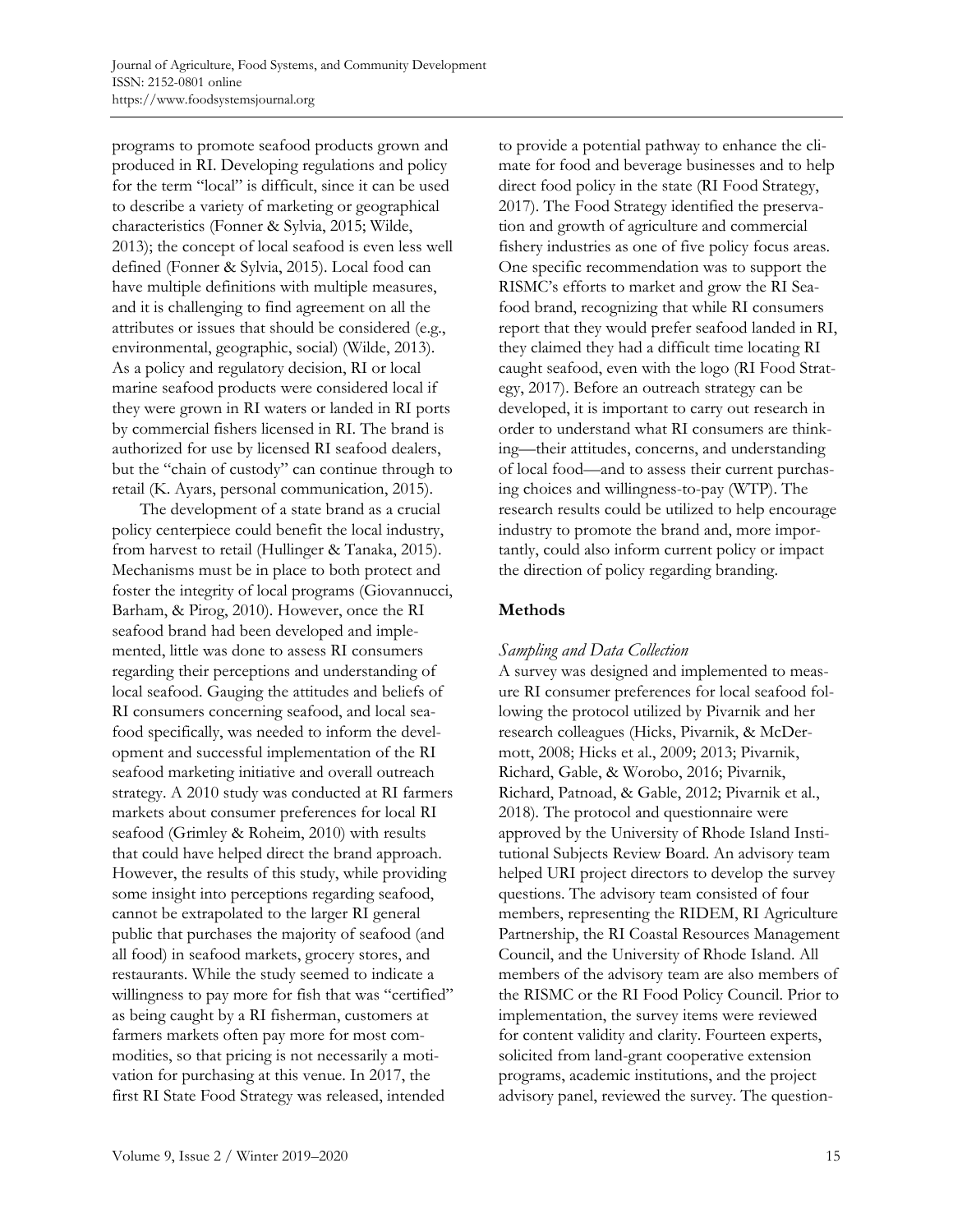naire was revised prior to distribution based on their recommendations. A paper survey was mailed to 5,000 randomly selected households in Rhode Island. The sample of households and their mailing labels were purchased from DirectMail.com(Prince Frederick, MD, USA) and reflected homeowners and renters who were at least 18 years old. The project coordinators considered both paper (mailed) and online survey formats for this project. Online methodologies that were considered included the use of a consumer panel that was available from the online survey clearinghouse; however, it was determined that the RI-specific panel was too small and that therefore this option was not practical. A second option considered was to use email addresses from the direct labeling companies, but consumers often discard random emails without reading them. Therefore, the project directors believed that consumers would be more likely to answer a paper survey with clearly identified university credentials and the possibility of an incentive for their time and effort. The survey was launched in November 2016 and data were collected through the end of December 2016. The mailed survey was administered based on a strategy outlined by Dillman Total Design Method (Salant & Dillman, 1994). This protocol involved mailing a survey announcement postcard about two weeks prior to the paper survey administration. The survey, along with a self-addressed stamped envelope, was mailed about a week later. The questionnaire contained a letter explaining the project and survey. A second survey reminder postcard was mailed about two weeks later. In an effort to maximize response, a monetary incentive of a US\$100 gift card was offered to 20 randomly selected respondents who chose to enter a lottery-type drawing for surveys returned by the December 20, 2016, deadline (Pivarnik et al., 2018). Of the 5,000 surveys administered, 304 were returned by the postal service due to inadequate addresses. Of the 974 surveys received, six were excluded from analysis (blank, incomplete, or received after the due date). A total of 968 completed surveys were included in the data analysis, with a return rate of 21%.

### *Questionnaire*

The survey included four sections: background

information, behavior and purchasing habits, interpretation of local seafood, and attitudes and sources of information regarding local seafood. The background and demographic section contained questions regarding age, gender, education, race, ethnicity, income, and living situation. Respondents who indicated that they eat seafood (*n*=952) answered questions about their seafood consumption and seafood purchasing habits: frequency of consumption, types of seafood eaten, and preferences in purchasing seafood. The interpretation of local seafood section contained questions that elicited respondents' interpretations of local seafood: which seafood species they considered to be local, their interpretation of defining local seafood, their recognition of the "Rhode Island Seafood" logo and its impact on their seafood purchasing and consumption habits. This section also assessed other factors that may influence respondent purchasing decisions to determine how their self-rated knowledge on key seafood topics compared to the issues they considered important to their purchase decisions. Using a 4-point Likert scale (not knowledgeable, somewhat knowledgeable, knowledgeable, very knowledgeable), respondents self-rated their level of knowledge about seafood topics regarding environmental concerns and seafood quality and safe handling practices. They also rated the level of importance that these topics had on their seafood purchasing choices, using a 5-point Likert scale (1=not important to 5=very important). The attitudes and sources of information regarding local seafood section asked respondents to indicate what they believe is the best place to get information about seafood, using a "check all" format. Respondents also rated nine attitude statements related to seafood purchasing and consumption, using a 5-point Likert scale (1=strongly disagree to 5=strongly agree). Except where noted, survey response formats also included multiple choice, check all choices that apply, and yes/no response options.

# *Data Analysis*

Data analysis was carried out using the SPSS statistical program. Descriptive analysis (e.g., frequencies, percentages, means, and standard deviations), one-way ANOVA followed by the Scheffe post-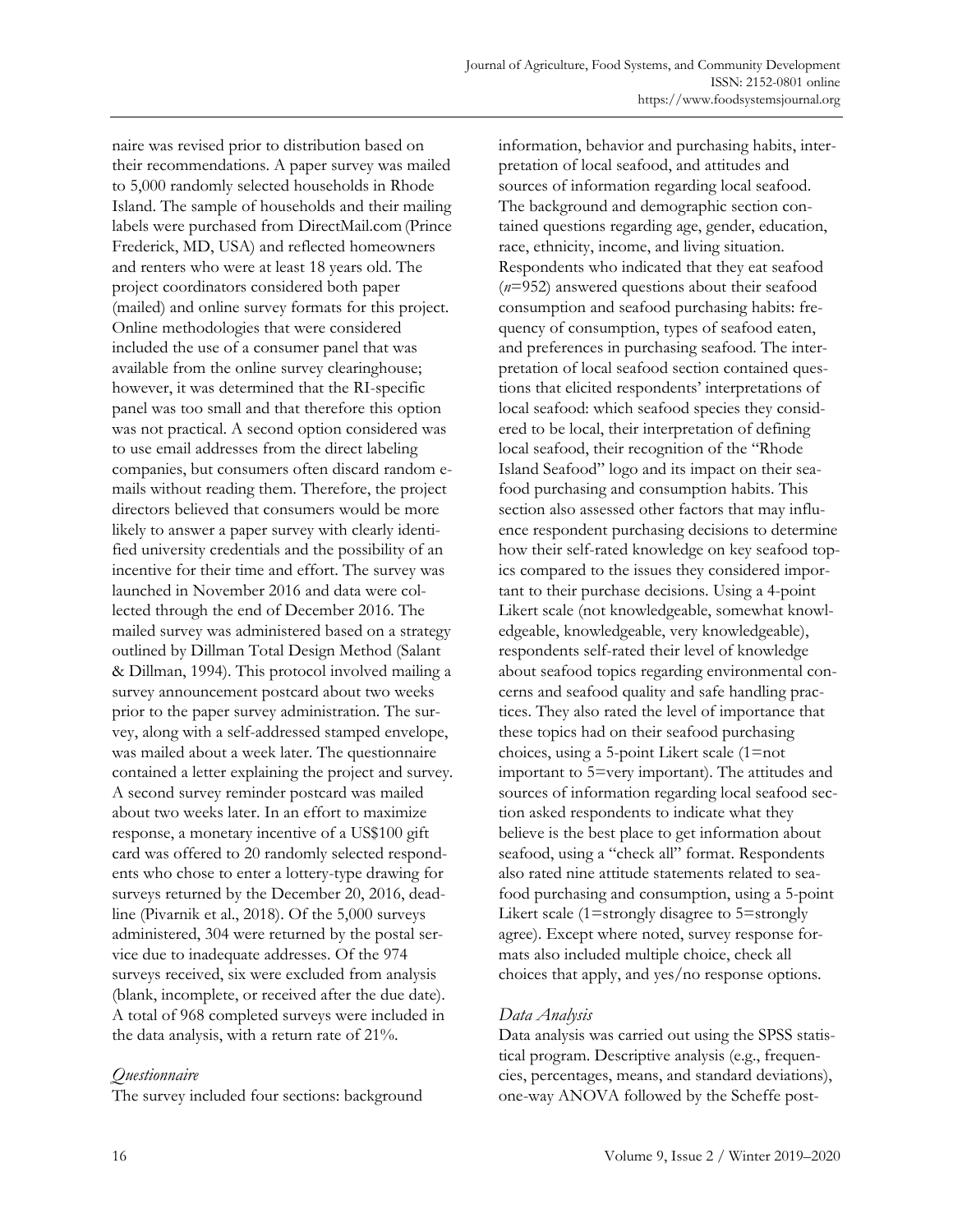hoc test, and *t*-tests were run. Chi-square statistics were run where the relationships between variables were examined for observed versus expected frequencies. Reliability was tested with Cronbach's alpha measure of internal consistency. For all analysis, the *p*-value for significance was set at *p*<.05; *p*<.1 (but greater than 0.05) was considered to indicate a trend toward significance (Paulin, Lofgren, &

#### Table 1. Demographics of Survey Respondents (*N*=968)

|                                                                                                        | <b>Frequency</b> | %            |
|--------------------------------------------------------------------------------------------------------|------------------|--------------|
| Age                                                                                                    |                  |              |
| $18-24$ years                                                                                          | 11               | $\mathbf{1}$ |
| 25-39 years                                                                                            | 79               | 9            |
| 40-59 years                                                                                            | 377              | 39           |
| 60-69 years                                                                                            | 283              | 29           |
| 70+ years                                                                                              | 210              | 22           |
| Gender                                                                                                 |                  |              |
| Male                                                                                                   | 550              | 58           |
| Female                                                                                                 | 404              | 42           |
| <b>Highest Level of Education Completed</b>                                                            |                  |              |
| Less than high school/high school or GED                                                               | 15               | 2            |
| High school or GED                                                                                     | 144              | 15           |
| Associate/technical degree/some college                                                                | 266              | 28           |
| College degree                                                                                         | 293              | 31           |
| Post-graduate degree                                                                                   | 241              | 25           |
| Estimated Annual Income (before taxes) for Respondents Who Purchase<br>Food for THEMSELVES only (US\$) |                  |              |
| Less than \$49,999                                                                                     | 126              | 49           |
| Between \$50,000-\$79,999                                                                              | 76               | 29           |
| Between \$80,000-\$99,999                                                                              | 22               | 9            |
| \$100,000 or more                                                                                      | 35               | 14           |
| Estimated Annual Income (before taxes) for Respondents Who Purchase<br>Food for Their HOUSEHOLD (US\$) |                  |              |
| Less than \$49,999                                                                                     | 66               | 12           |
| Between \$50,000-\$79,999                                                                              | 106              | 20           |
| Between \$80,000-\$99,999                                                                              | 101              | 19           |
| \$100,000 or more                                                                                      | 267              | 49           |
| <b>Rhode Island County of PRIMARY Residence</b>                                                        |                  |              |
| <b>Bristol</b>                                                                                         | 66               | 7            |
| Kent                                                                                                   | 204              | 21           |
| Newport                                                                                                | 88               | 9            |
| Providence                                                                                             | 394              | 41           |
| Washington                                                                                             | 209              | 22           |

Pivarnik, 2017). The specific number of respondents is shown in the tables, indicating where some respondents did not answer the relevant questions.

#### **Results and Discussion**

#### *Demographic Characteristics*

The survey targeted RI residents who were at least

18 years old. Significant demographics of respondents (Table 1) had some discrepancies when compared to U.S. Census data (U.S. Census Bureau, 2016)*.* The distribution of respondents (*N*=968) by primary county of residence mirrored U.S. Census data for residential distribution in three of the five counties that Rhode Island consists of; respondents from Providence and Washington Counties were under- and over-represented, respectively. Respondents were disproportionately older than the population data reported by the U.S. Census (2016), with a higher representation of 60+-year-olds (51% vs. 28%) and a lower representation in the 18-24-year age range (1% versus 7% for 20-24 year-olds). The time of survey implementation (November–December) could have affected the number of respondents in the latter group, since this household population would most likely reflect many short-term renters and college students, i.e., temporary populations that would not participate or were not in residence at the time of survey distribution. The 25–59–year age range for this survey compared favorably to Census data: 48% versus 58.5%, respectively. Ninety-nine percent of respondents attained a high school degree or higher, surpassing the 2016 Census estimate of 87% (U.S. Census Bureau, 2016). However, educational level was higher than the typical RI population, with 56% having attained a bachelor's degree or higher versus 33% identi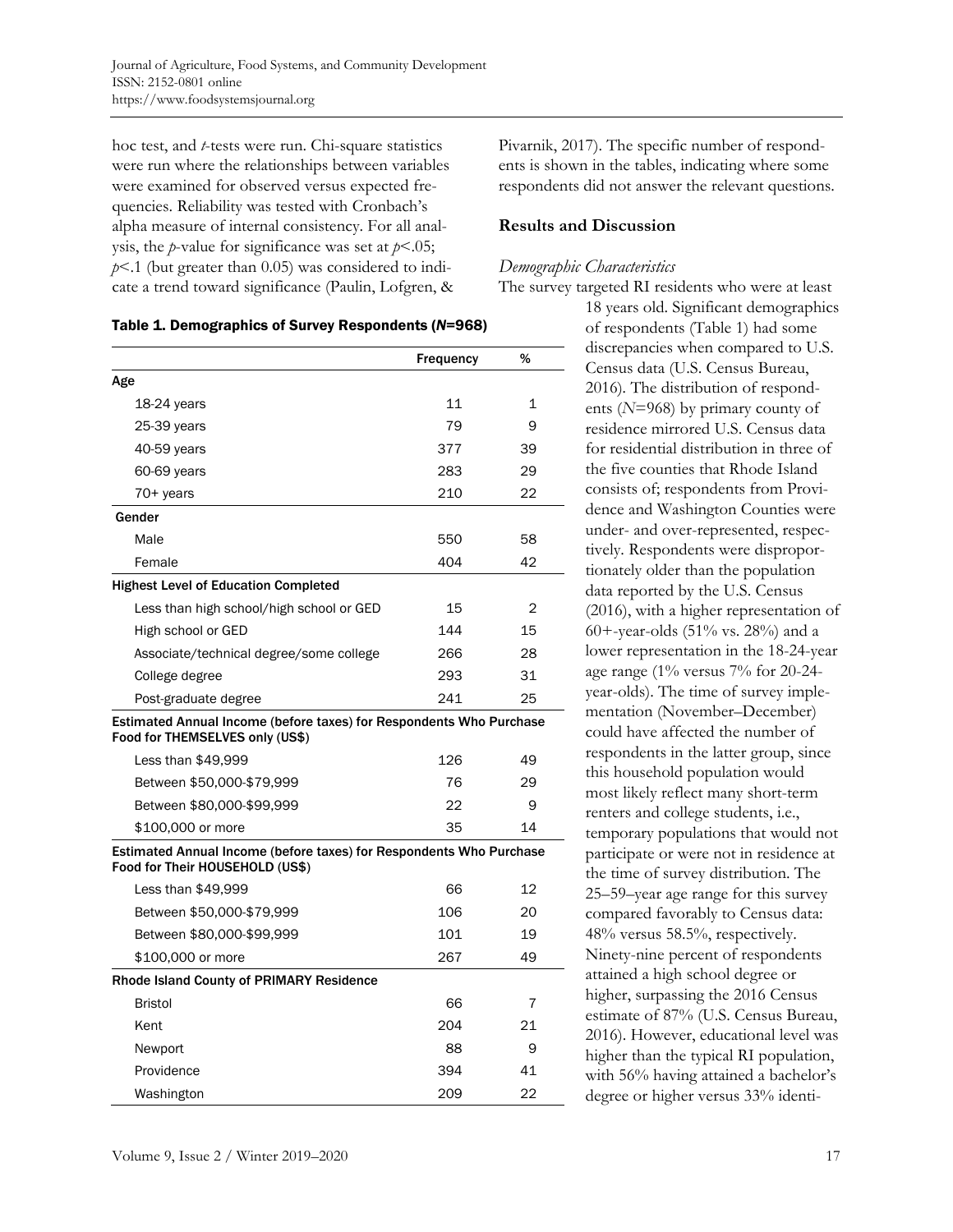fied by the Census. Concomitant with higher education is the higher than expected income reported by survey respondents (49%≥US\$100,000 vs. 27% Census; 12%<US\$49,000 vs. 44% Census). While there were a few significant differences that could be attributed to income and/or education demographics, they were not universal. However, the demographics of these groups could have influenced survey results such as the frequency of seafood consumption and WTP. Although RI has a high Caucasian population (U.S. Census Bureau, 2016), there was still lower diversity in the population surveyed than expected, with the respondent pool predominantly Caucasian (93%) and the African American and Hispanic populations  $(\leq 2\%)$ underrepresented (data not shown).

### *Seafood Consumption*

Of the 98% of the respondents who ate seafood, 63% ate seafood one or more times per week and thus could be considered to be regular or frequent seafood eaters, as defined by Hicks et al. (2008)*.*  However, only 36% ate seafood two or more times per week, as recommended (USDHHS & USDA, 2015)*.* Table 2 shows the seafood consumption frequency of survey participants. With the

seafood twice per week or more. As might be expected, trends toward significance were noted for the counties nearer to the water (i.e., Bristol, Newport, and Washington), where a higher frequency of respondents indicated that they ate seafood twice or more per week. In addition, the median incomes of these counties are higher than those of Kent and Providence counties (U.S. Census Bureau, 2016), which could also account for higher consumption due to affordability. Age affected the frequency of seafood consumption, with higher consumption (*p*<.05) among respondents at least 60 years old. Other researchers have also reported a positive correlation between age and seafood consumption: older consumers are more likely to be regular or frequent seafood eaters (Birch & Lawley, 2012; Carlucci et al., 2015; Olsen 2003, 2004; Richter & Klöckner, 2017).

 While other studies also have shown that a high percentage of consumers eat seafood, less than a third typically eat the recommended amount. A 2005 national survey found that 89% of adult Americans reported eating seafood, but only 35% ate the recommended amount of seafood (Storey, Forshee, Anderson, & Miller, 2006). In addition, a 2006 national study found that 88% ate

exception of the location of primary residence, there were few statistical differences between seafood consumption behavior and the respondent demographic profile. Of the respondents who indicated that they lived on or near the coast, significantly (*p*<.05) more people ate

| Table 2. Frequency of Seafood Consumption among Survey Respondents, Separated        |
|--------------------------------------------------------------------------------------|
| by the County of Primary Residence and Self-selection if Residence is on or near the |
| <b>Rhode Island Coast</b>                                                            |

|                                     |                       | Frequency of seafood consumption (% of respondents) |                  |                        |                           |  |  |
|-------------------------------------|-----------------------|-----------------------------------------------------|------------------|------------------------|---------------------------|--|--|
| Demographic                         |                       | <b>Twice per</b><br>week or more a                  | Once<br>per week | Few times per<br>month | Once per<br>month or less |  |  |
| $RI State (N=936)$                  | $(p<.1)$ <sup>b</sup> | 36                                                  | 27               | 27                     | 10                        |  |  |
| Bristol county (n=66)               |                       | 49                                                  | 29               | 17                     | 6                         |  |  |
| Kent county $(n=194)$               |                       | 34                                                  | 22               | 33                     | 11                        |  |  |
| Newport county $(n=87)$             |                       | 40                                                  | 22               | 26                     | 12                        |  |  |
| Providence county (n=384)           |                       | 32                                                  | 28               | 30                     | 10                        |  |  |
| Washington county $(n=205)$         |                       | 37                                                  | 31               | 21                     | 11                        |  |  |
| Live on or near the coast $(N=931)$ | (p<.05)               |                                                     |                  |                        |                           |  |  |
| Yes $(n=559)$                       |                       | 40                                                  | 28               | 23                     | 9                         |  |  |
| No $(n=372)$                        |                       | 29                                                  | 26               | 33                     | 12                        |  |  |

a The 2015-2020 Dietary Guidelines for Americans, issued by the U.S. Department of Health and Human Services (HHS) and the USDA, recommend that Americans eat seafood twice a week.

b Chi-square analysis indicated data trends toward significance at *p*<.1.

c Chi-square analysis indicated a significant relationship at *p*<.05.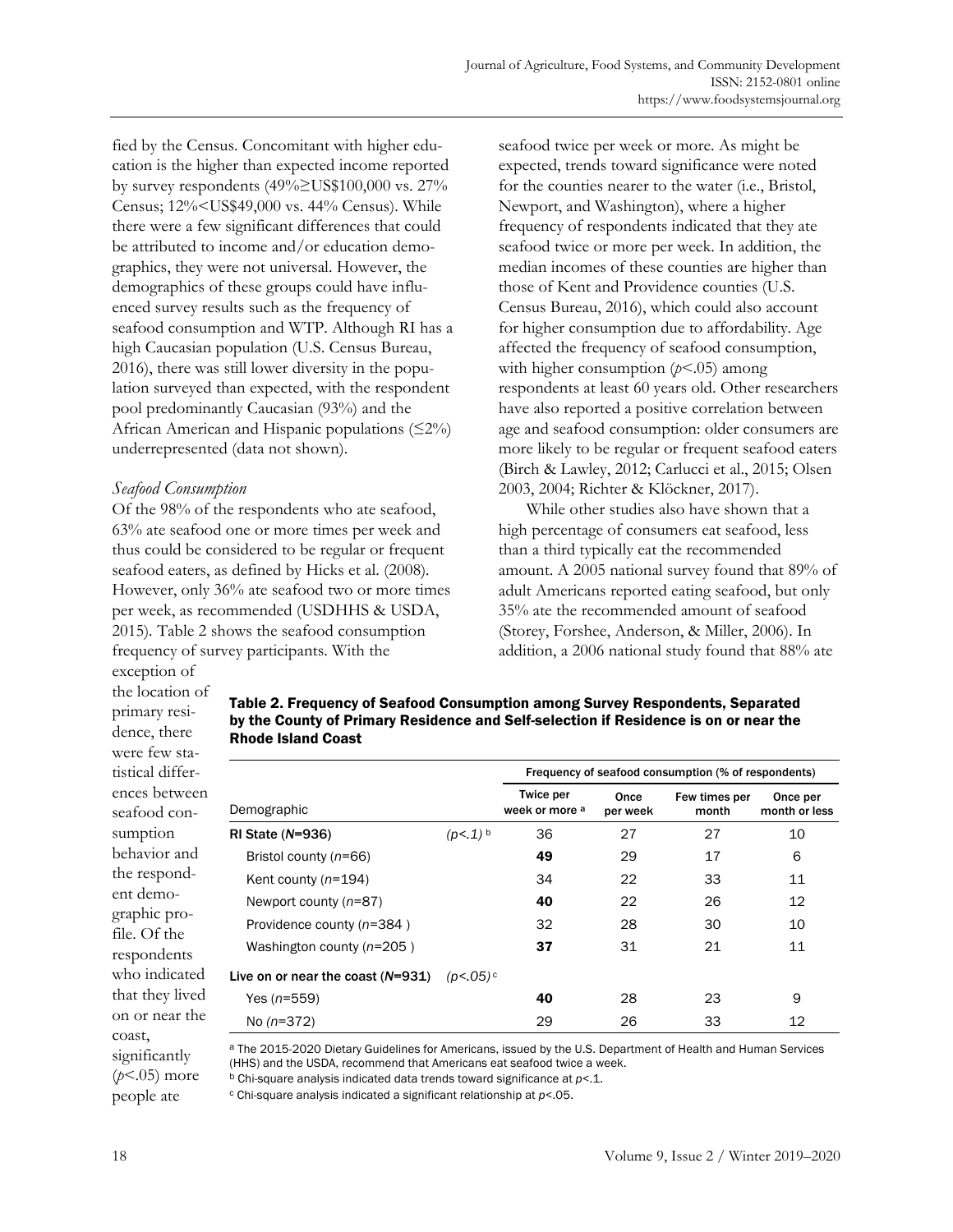seafood, with 46% considered frequent seafood eaters (one or more times per week), but that only 22% ate the recommended amount (Hicks et al., 2008). A 2017 survey conducted in Connecticut showed that 91% indicated they ate seafood, and 35% were considered to be regular or frequent seafood eaters, but only 15% ate the recommended amount (Benson, 2018). The higher percentage of seafood consumption among RI consumers could be due to the fact that Rhode Island, nicknamed the "Ocean State," has the second-highest ratio of shoreline (feet) to land area (square miles) among U.S. states (1,312 ft./mi2), while Connecticut ranked eighth (589 ft./mi2) (U.S. Census Bureau, 2011, Table 360)*.* 

### *Places to Purchase Seafood*

The top three places to purchase seafood, of the eight options listed in the survey, are shown in Table 3. The top three, as first or second choices, were supermarkets, seafood specialty stores, and restaurants. The top choice, supermarkets, was driven by the choices of the more inland and/or urban Kent and Providence Counties (*p<*.05), which accounted for over 60% of the respondent pool. As expected, RI counties nearer to the sea (i.e., Bristol and Newport) had a higher frequency of people who indicated that their first choice was a seafood specialty store. However, respondents who self-identified that they felt they lived on or near the coast (*n*=554) indicated that the supermarket (36%) was also their first choice to purchase seafood. This was due to Washington County residents composing a higher respondent pool and to the county, including about a third of its area away from the coastline. Also, a 2017 survey of seafood consumers in Connecticut

identified the same top three places to purchase seafood: local seafood market (29%), grocery store (28%), and restaurant (23%) (Benson, 2018). Similarly, a survey conducted by the Atlantic Corporation (2019) found that supermarkets accounted for the most popular place (51%) to purchase seafood to eat at home. Purchase-site preferences would be critical to targeting RI consumers regarding local seafood and seafood consumption, as shoppers tend to be loyal to their supermarket (Skallerud, Korneliussen, & Olsen, 2009).

*Places to Get Information About Seafood*  Improving marketing campaigns for seafood involves a multifaceted approach that includes the development of trust in sources of information, confidence in the evaluation of the quality and preparation of fish, along with the importance of fish and the perceived potential risk of consuming it (Carlucci et al., 2015). Table 4 shows the top choices, of the 12 items listed in the survey, for places to get information about seafood: point-ofpurchase at a seafood specialty store (56%), family or friends (40%), cookbooks (38%), and point-ofpurchase at a supermarket (31%). Although seafood specialty store was among the top three places to purchase seafood, it was not the overall first or second choice averaged for all respondents and urban areas. However, this may reflect the fact that while consumers may purchase their seafood at a grocery store for convenience, they might think that information may be better at a seafood specialty store. Food choice and purchase decisions have been linked to habitual behavior (Carlucci et al., 2015; Christenson, O'Kane, Farmery, & McManus, 2017; McManus et al., 2014) and are

#### Table 3. Top Three Places to Purchase Seafood, Ranked First and Second Choice

|                                   | Percent (%) of Respondents       |                               |                                             |                                 |                               |                                   |                                   |                                              |
|-----------------------------------|----------------------------------|-------------------------------|---------------------------------------------|---------------------------------|-------------------------------|-----------------------------------|-----------------------------------|----------------------------------------------|
|                                   | <b>All Respondents</b>           |                               | First Choice by County of Primary Residence |                                 |                               |                                   |                                   | <b>First Choice</b>                          |
| <b>Places to Purchase Seafood</b> | <b>First Choice</b><br>$(n=934)$ | Second<br>Choice<br>$(n=845)$ | <b>Bristol</b><br>County<br>$(n=63)$        | <b>Kent County</b><br>$(n=192)$ | Newport<br>County<br>$(n=85)$ | Providence<br>County<br>$(n=381)$ | Washington<br>County<br>$(n=206)$ | by Live<br>on/near the<br>Coast<br>$(n=554)$ |
| Restaurant                        | 13                               | 39                            | -                                           | $\blacksquare$                  | $\blacksquare$                | ٠                                 | $\bullet$                         |                                              |
| Seafood Specialty Store           | 28                               | 16                            | 33                                          | $\overline{\phantom{a}}$        | 32                            | ٠                                 | 33                                |                                              |
| Supermarket                       | 41                               | 32                            | ۰                                           | 47                              |                               | 46                                | 33                                | 36                                           |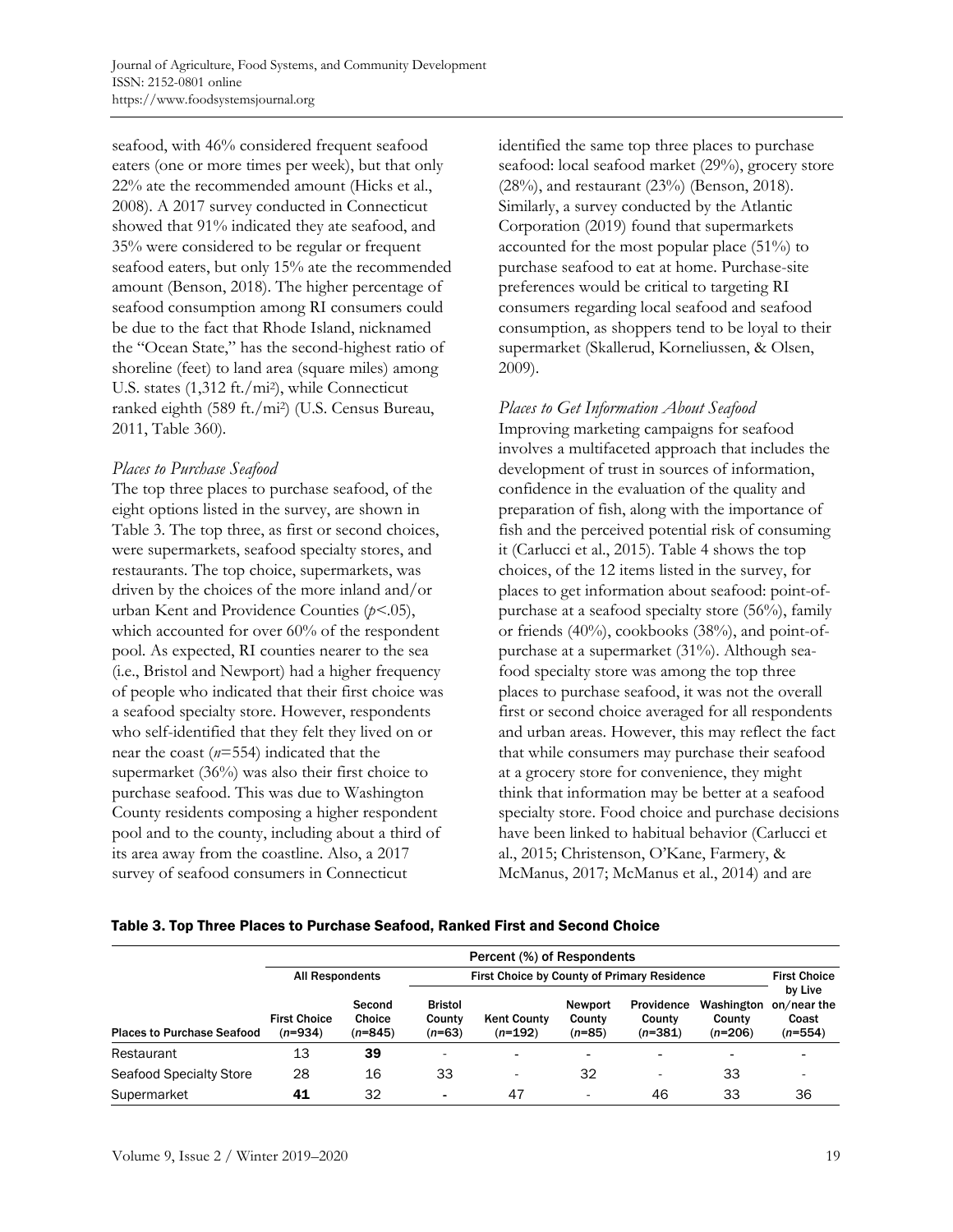|                                          | Percent (%) of Respondents                        |                           |          |                                                 |  |  |
|------------------------------------------|---------------------------------------------------|---------------------------|----------|-------------------------------------------------|--|--|
| Demographic                              | <b>Point of Purchase:</b><br><b>Seafood Store</b> | <b>Family and Friends</b> | Cookbook | <b>Point of Purchase:</b><br><b>Supermarket</b> |  |  |
| Rhode Island State (N=652 <sup>a</sup> ) | 56                                                | 40                        | 38       | 31                                              |  |  |
| Bristol County (n=41)                    | 59                                                | 42                        | 49       | 34                                              |  |  |
| Kent County $(n=139)$                    | 50                                                | 36                        | 40       | 32                                              |  |  |
| Newport County $(n=64)$                  | 59                                                | 50                        | 41       | 25                                              |  |  |
| Providence County (n=265)                | 57                                                | 36                        | 37       | 34                                              |  |  |
| Washington County (n=139)                | 57                                                | 47                        | 34       | 43                                              |  |  |

### Table 4. Top Choices for Places to Get Information about Seafood, for the State of Rhode Island and by the Respondents' County of Primary Residence

a Respondents who indicated exactly three top choices, as asked in the survey, were included in the data. Those who indicated fewer or more than three choices were excluded.

influenced by trustworthy sources (Birch & Lawley, 2012; Giampietri, Verneau, Del Giudice, Carfora, & Finco, 2018). Thus, it is not surprising that stores that specialize in seafood, and family and friends, ranked high among preferred sources of information about seafood. However, the survey choices did not include healthcare providers, such as dieticians, as a group that has been considered a reliable information source, as indicated by other research (Hicks et al., 2013; International Food Information Council [IFIC] Foundation, 2018).

### *Factors Influencing Seafood Purchasing*

Issues relating to seafood quality (97%), taste preference (93%), seafood safety at purchase (92%), and contaminants in seafood (91%) were important or very important factors for seafood purchasing choices (Table 5). However, respondents felt only somewhat knowledgeable about seafood quality and contaminants in seafood. In addition, respondents had lower knowledge confidence concerning seafood selection, preparation, and handling. Issues relating to seafood origin, seafood sustainability, and consumption advisories were considered important by over 70% of respondents, while selfrated knowledge was low. These are reasons often cited as barriers to seafood consumption. However, the barriers tend to have a stronger impact on those who consume less seafood (Birch & Lawley, 2012). Hicks et al. (2008) showed that consumers considered to be frequent eaters more often ate seafood at home, reflecting more knowledge

regarding handling and preparation. Therefore, with 63% of respondents considered regular or frequent eaters in this study, higher confidence regarding handling would be expected. Of the 81% of respondents who felt knowledgeable about the health benefits of seafood, statistical analysis showed that 53% were considered regular or frequent seafood eaters (data not shown), with only 31% eating the recommended amount of seafood (two or more servings per week) (USDHHS & USDA, 2015) and 22% eating one serving per week.

 The nutritional value of seafood alone does not appear to be the only driver to increase consumer seafood consumption. A positive attitude toward the health benefits of seafood has not been found to be a sufficient indicator of intention to eat seafood (Carlucci et al., 2015; Christenson et al., 2017; Thong & Solgaard, 2017). Overall, respondents did not feel very knowledgeable about key seafood attributes. While taste, nutritional value, and quality are considered important factors influencing seafood purchase and consumption (Birch & Lawley, 2012; Hicks et al., 2008; Olsen, 2003, 2004), low knowledge has been associated with a lack of confidence in making seafood purchasing decisions (Hicks et al., 2008; Olsen, 2003, 2004; Sterling et al., 2015; Verbeke, Vermeir, & Brunso, 2017). Product familiarity and knowledge have been shown to have a positive correlation with consumer confidence in evaluating seafood and making informed purchasing decisions (Birch &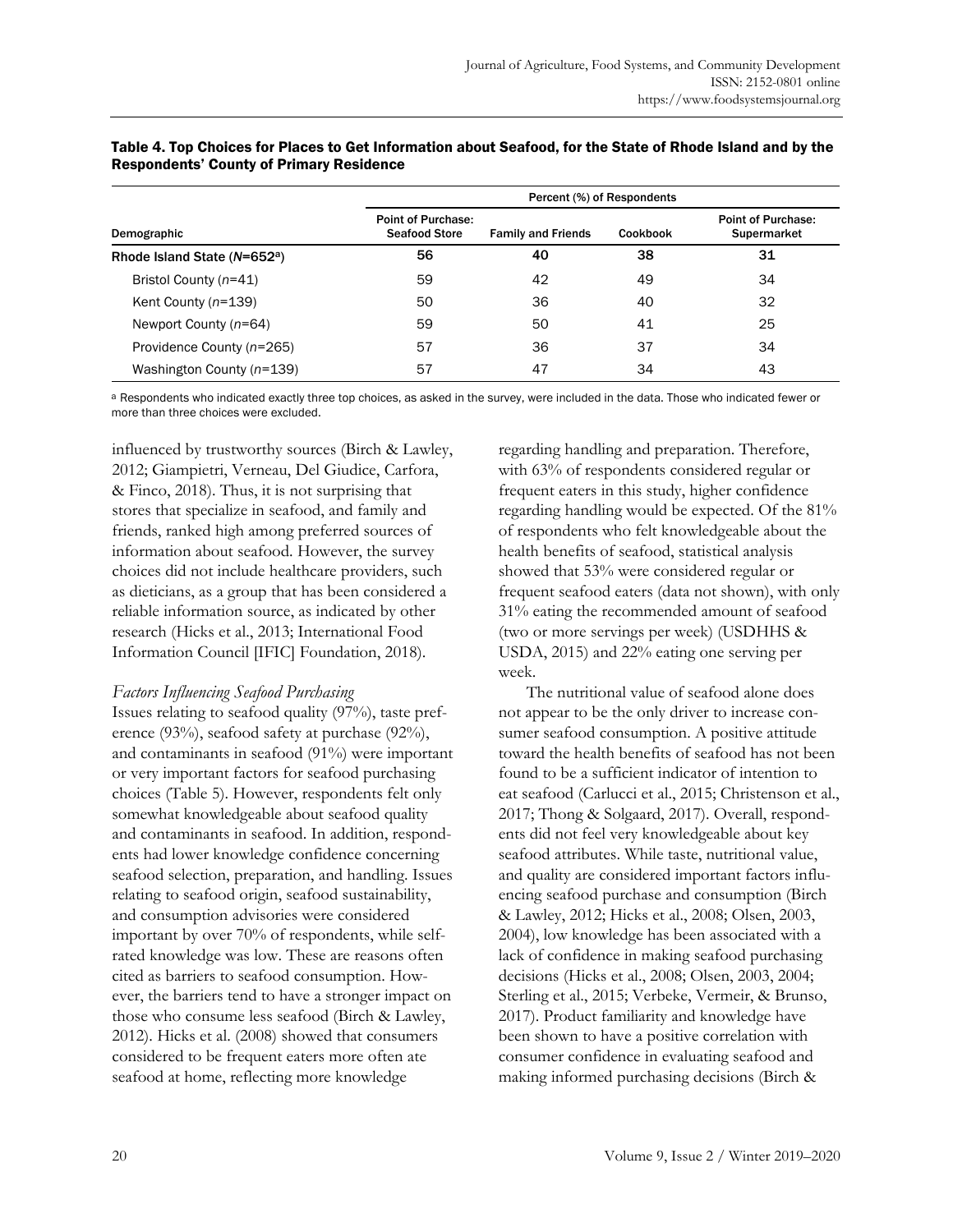|                                       |                                              | Self-Rated Knowledge <sup>a</sup><br>4-point Scale<br>$(N=905-929)$ | Level of Importance <sup>b</sup><br>5-point Scale<br>$(N=919-930)$ |                                                  |  |
|---------------------------------------|----------------------------------------------|---------------------------------------------------------------------|--------------------------------------------------------------------|--------------------------------------------------|--|
| <b>Seafood Topics</b>                 | Average Score ±<br><b>Standard Deviation</b> | Knowledgeable +<br>Very Knowledgeable<br>(% respondents)            | Average Score ±<br><b>Standard Deviation</b>                       | Important +<br>Very Important<br>(% respondents) |  |
| Seafood quality                       | $2.7 \pm 0.8$                                | 62                                                                  | $4.7 \pm 0.6$                                                      | 97                                               |  |
| Contaminants in seafood               | $2.2 \pm 0.8$                                | 30                                                                  | $4.5 \pm 0.8$                                                      | 91                                               |  |
| Seafood safety at purchase            |                                              |                                                                     | $4.5 \pm 0.7$                                                      | 92                                               |  |
| Taste preference                      |                                              |                                                                     | $4.5 \pm 0.7$                                                      | 93                                               |  |
| Safe seafood handling practices       | $2.9 \pm 0.8$                                | 73                                                                  | $4.3 \pm 0.9$                                                      | 84                                               |  |
| Health benefits from eating seafood   | $3.1 \pm 0.7$                                | 81                                                                  | $4.3 \pm 0.8$                                                      | 87                                               |  |
| Selecting seafood at a market         | $2.8 \pm 0.8$                                | 63                                                                  | $4.1 \pm 0.8$                                                      | 83                                               |  |
| <b>Environmental concerns</b>         |                                              |                                                                     | $4.0 \pm 1.0$                                                      | 76                                               |  |
| Preparing seafood                     | $3.0 \pm 0.8$                                | 74                                                                  | $4.0 \pm 0.9$                                                      | 77                                               |  |
| Where the seafood comes from (origin) | $2.3 \pm 0.9$                                | 38                                                                  | $4.0 \pm 0.9$                                                      | 76                                               |  |
| Sustainable seafood                   | $2.1 \pm 0.9$                                | 32                                                                  | $4.0 \pm 0.9$                                                      | 73                                               |  |
| Purchasing convenience                |                                              |                                                                     | $3.9 \pm 1.5$                                                      | 75                                               |  |
| Fish consumption advisories           | $2.1 \pm 0.9$                                | 35                                                                  | $3.9 \pm 1.0$                                                      | 70                                               |  |
| Access and availability               |                                              |                                                                     | $3.9 \pm 1.0$                                                      | 77                                               |  |
| Household member preference           |                                              |                                                                     | $3.9 \pm 1.0$                                                      | 75                                               |  |
| Price                                 |                                              |                                                                     | $3.9 \pm 0.9$                                                      | 71                                               |  |
| <b>Food Allergies</b>                 |                                              |                                                                     | $3.5 \pm 1.5$                                                      | 59                                               |  |
| Eco-labeled seafood products          | $1.7 \pm 0.8$                                | 15                                                                  | $3.4 \pm 1.0$                                                      | 46                                               |  |

#### Table 5. Self-rated Knowledge with Level of Importance on Purchasing Habits of Seafood Topics among Rhode Island Consumer Respondents

a Average score calculated from a 4-point Likert scale: 1=Not Knowledgeable, 2=Somewhat Knowledgeable, 3=Knowledgeable, 4=Very Knowledgeable.

b Average score calculated from a 5-point Likert scale: 1=Not Important, 2=Somewhat Important, 3=Neutral, 4=Important, 5=Very Important.

Lawley, 2012; Hicks et al., 2008). A review by Richter and Klöckner (2017) showed that consumers' familiarity with sustainable seafood labels increased their willingness to purchase compared to consumers not familiar with the labels. Therefore, any brand or logo indicating local RI seafood would require strategies to educate the consumer about its meaning.

 Studies have shown that consumers may consider brand name and price as extrinsic indicators of product quality (Boulding & Kirmani, 1993; Dodds, Monroe, & Grewal, 1991; Verbeke et al., 2017), especially when they lack the knowledge and confidence on their own to evaluate seafood quality and other characteristics. The role of trust in influencing consumer food purchasing decisions may offset negative perceptions (Giampietri et al., 2018) and low knowledge (Giampietri et al., 2018;

Grebitus, Steiner, & Veeman, 2015). Enhanced trust could be facilitated by the development of a familiar, trusted brand (Birch & Lawley, 2012; Campbell & Goldstein, 2001; Lobb, Mazzocchi, & Traill, 2007).

### *Purchasing Local Seafood*

Tables 6 to 9 and Figure 1 show RI consumer perceptions regarding purchasing local RI seafood, and the RI brand logo and WTP for local seafood. Personal factors shape food choices. Understanding these traits can help to improve promotion, communication, product perception, and distribution (Thong & Solgaard, 2017). Therefore, investigating RI consumer perceptions will enhance outreach and marketing strategies regarding local seafood and branding. Initially, respondents were queried concerning the fresh seafood species most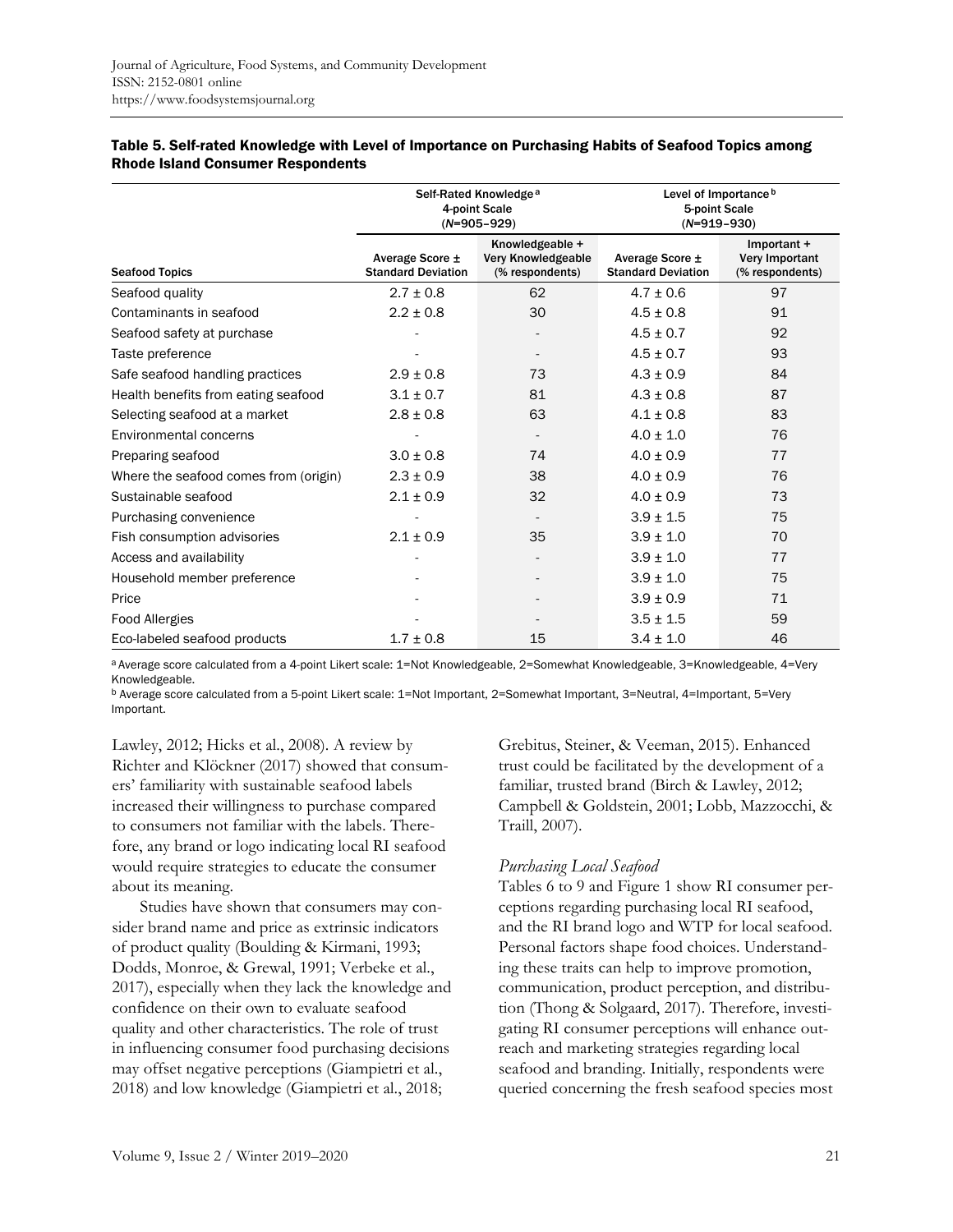commonly eaten and which species they considered local (data not shown). The top 10 species (of 31 listed in the survey) most commonly eaten by respondents were shrimp (74%), canned tuna (66%), cod (66%), clams (59%), scallops (58%), lobster (54%), haddock (52%), salmon, wild and aquacultured (47% and 40%), flounder (35%), and swordfish (34%). Shrimp, salmon, canned tuna, cod, and clams are seafood products that are favored by consumers nationally and compose the top 10 frequently consumed species, ranging in 2016 from 4.10 lbs. (1.86 kg.) per person (shrimp) to 0.34 lbs. (0.15 kg) per person (clams) (National Fisheries Institute [NFI], 2017). Scallops, while not on the national top ten list, were close behind the most frequently consumed kinds of seafood at 0.214 lbs. (0.10 kg) per capita, as calculated from national fisheries statistics (NMFS, 2017a).

 While RI consumers indicated that they would prefer to purchase local seafood products (4.2 ± 0.8) and order at local restaurants  $(4.1 \pm 0.9)$  (Table 6), their purchasing habits do not strongly align with these preferences. Shrimp and salmon ranked as the most consumed species, but they are never local options although 20% considered shrimp to be a locally caught product. Clams and lobsters are local products, however, and the other commonly eaten seafood is seasonal. Although sea scallops are seasonally local, bay scallops are never local to RI; nevertheless, 56% considered bay scallops local. RI is the second-largest U.S. harvester of squid and

accounts for the highest percentage of landings along the East Coast (NMFS, 2017a, 2017b). In fact, squid (calamari) is the RI official state appetizer (RI Secretary of State, 2014). However, squid is consumed by only 33% of respondents and was considered local by only 32%. Scup, which is always local, was hardly eaten and only 18% considered it local. In part, this could be attributed to difficulty in finding local seafood in the market (3.2  $\pm$  1.0) and that sales personnel and wait staff are not highly knowledgeable, since the respondents appeared to think that local seafood was only slightly safer or of higher quality (3.4  $\pm$  0.9 and 3.6  $\pm$  0.9, respectively). The desire for local seafood could provide opportunities to develop consumer knowledge and retail marketing strategies for local seafood products. The RI branding program was designed to increase consumer awareness regarding the identification of local seafood and seasonal availability; however, consumers have different perceptions of local, and without an outreach strategy, local brands would be of little use.

# *Defining "Local Seafood"*

When respondents were queried about their interpretation of the term "local seafood," the majority defined it as having been caught within RI state waters (3-mile or 4.8-km limit; 68%) and aquacultured or farm-raised in RI waters (55%) (Table 7). While the latter comports with the definition of local as codified in RI state statutes and pertains to

| Items                                                                                            | Average Score <sup>a</sup> ±<br><b>Standard Deviation</b> |
|--------------------------------------------------------------------------------------------------|-----------------------------------------------------------|
| I prefer to buy local seafood                                                                    | $4.2 + 0.8$                                               |
| I prefer to order seafood at local restaurants rather than larger chain or franchise restaurants | $4.1 \pm 0.9$                                             |
| Local seafood is higher quality than other seafood at the market                                 | $3.6 \pm 0.9$                                             |
| Buying local seafood is more important than price                                                | $3.5 + 1.0$                                               |
| Local seafood is safer than other seafood at the market                                          | $3.4 \pm 0.9$                                             |
| It is easy to find local seafood in the market                                                   | $3.2 + 1.0$                                               |
| Sales personnel at the retail counters are knowledgeable about seafood                           | $3.2 \pm 0.9$                                             |
| Waitresses/waiters at restaurants are knowledgeable about seafood                                | $2.8 + 0.9$                                               |
| As long as seafood is sold in RI, I consider it local                                            | $2.2 \pm 1.1$                                             |
| <b>Total Score</b>                                                                               | $3.4 \pm 0.9$                                             |

#### Table 6. Rhode Island Consumer Attitudes Related to Seafood Purchasing and Consumption (*N*=920–927)

a Average score was calculated from a 5-point Likert scale: 1=Strongly Disagree, 2=Disagree, 3=Neither Disagree nor Agree, 4=Agree, 5=Strongly Agree.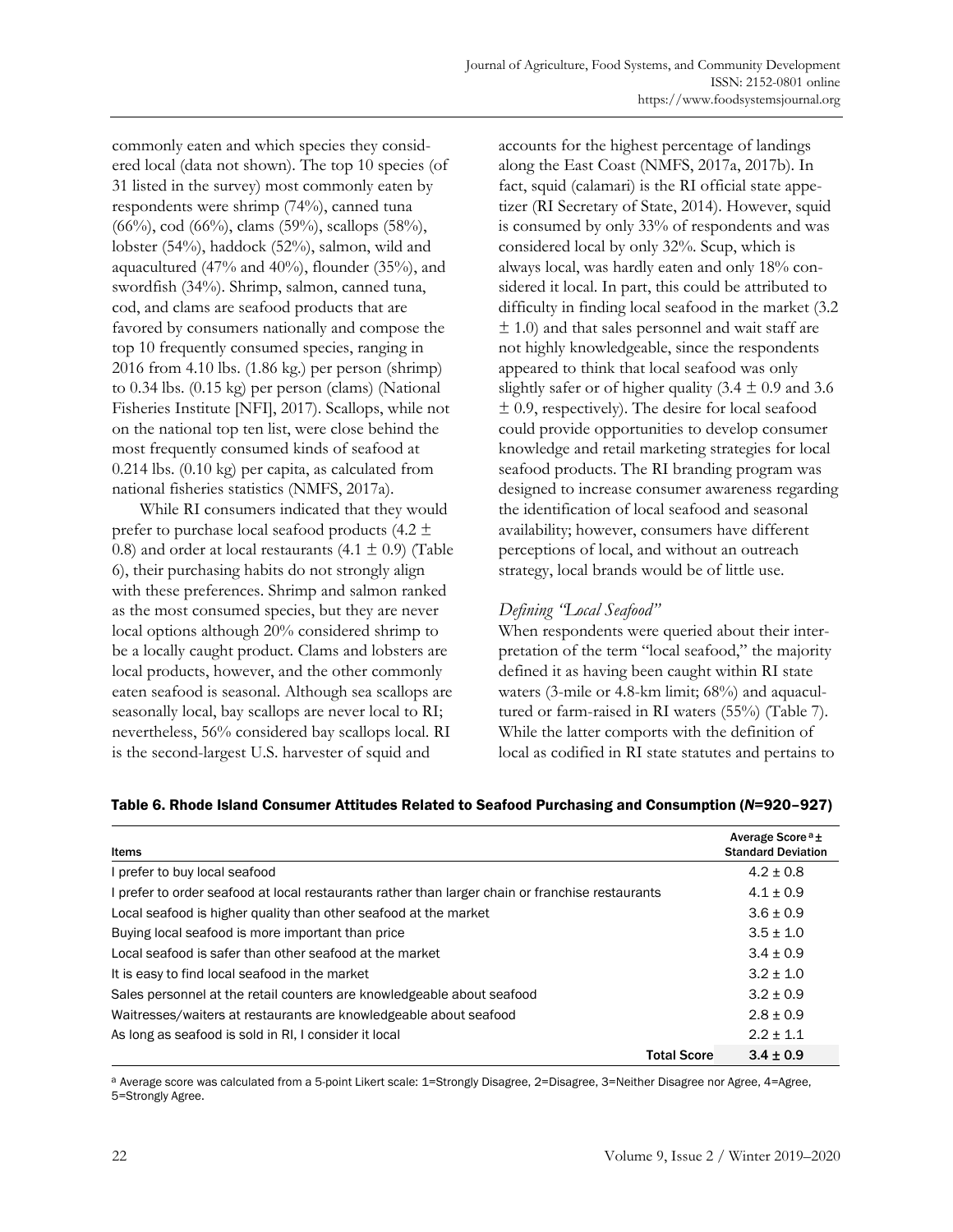| <b>Fish or Shellfish Species</b>                                                 | Frequency | %  |
|----------------------------------------------------------------------------------|-----------|----|
| Caught within Rhode Island (RI) state waters (the 3-mile limit)                  | 644       | 68 |
| Aquacultured or farm-raised in RI waters                                         | 517       | 55 |
| Landed in a New England port                                                     | 317       | 34 |
| Caught anywhere and by any fisher as long as it is landed in a RI port           | 267       | 28 |
| Caught anywhere as long as it is caught by a RI licensed fisher                  | 195       | 21 |
| Landed in RI ports only                                                          | 178       | 19 |
| Caught by RI licensed fishers but landed in another state port and trucked to RI | 102       | 11 |
| Landed in a Northeast (Virginia to Maine) port                                   | 73        | 8  |
| Sold in Rhode Island, regardless of where or by whom the fish was caught         | 39        | 4  |
| Other                                                                            | 19        | 2  |

#### Table 7. Rank Order of Rhode Island Consumer Interpretation of "Local Seafood" (*N*=941a)

Respondents checked all that applied.

a Of the respondents who indicated that they eat seafood (N=952), 11 respondents did not answer this question.

the RI branding logo (RI General Laws, Section 20-38-1), the former does not. A Rhode Island seafood product means "any marine species that have been grown in RI waters by commercial aquaculturists and any marine species that have been landed in RI by commercial fishers, pursuant to all applicable state and federal regulations" (RIDEM, 2013, Rule 5.00 Definitions). When queried if they understood the definition, 90% agreed; however, only 60% agreed that the definition reflected their concept of "local seafood" and only 61% felt that this definition was a good reflection of what local means (Table 8). This could be a barrier to increasing the consumption of local RI seafood products. Understanding how RI consumers interpret "local" seafood is important to building trust through branding and helping to develop a policy direction through which to promote RI seafood.

### *Branding "Local Seafood"*

The RI Seafood brand is overseen and guided by the RISMC and administered by RIDEM (2013). However, only 23% of respondents indicated that they trusted the state government to administer the brand (data not shown). RI consumers did not appear to have much trust in any one organization or group to accurately administer the RI local seafood brand: consumer group (29%), independent third party  $(27\%)$ , or industry  $(18\%)$ . Trust in the certifying body is critical to consumer acceptance of labelled products (Richter & Klöckner, 2017). While lack of trust could be a potential barrier to increasing consumption of local RI seafood products through a branding program, lack of consumer recognition of the RI Seafood branding logo was a bigger factor: only 12% of respondents recognized the logo and 27% were unsure if they recognized the logo (Table 9). Familiarity with the RI local

### Table 8. Consumer Interpretation of the "Rhode Island Seafood Products" Branding Definition<sup>a</sup> per Legislation (*N*=943–946 b)

|                                                               |           | Percent (%) of Respondents |    |        |  |
|---------------------------------------------------------------|-----------|----------------------------|----|--------|--|
| Definition of "Rhode Island Seafood Products"                 |           | Yes                        | No | Unsure |  |
| Understand the definition of "local RI seafood products"      | $(N=946)$ | 90                         |    | 8      |  |
| Definition reflects consumer concept of "local seafood"       | $(N=943)$ | 60                         | 27 | 13     |  |
| Definition is a good reflection of meaning of "local seafood" | $(N=943)$ | 61                         | 23 | 16     |  |

a "Rhode Island Seafood Products" means any marine species that have been grown in RI waters by commercial aquaculturists and any marine species that have been landed in RI by commercial fishers, pursuant to all applicable state and federal regulations (RIDEM, 2013, Rule 5.00 Definitions).

b Of the respondents who indicated that they eat seafood (*N*=952), four to nine respondents did not answer these questions.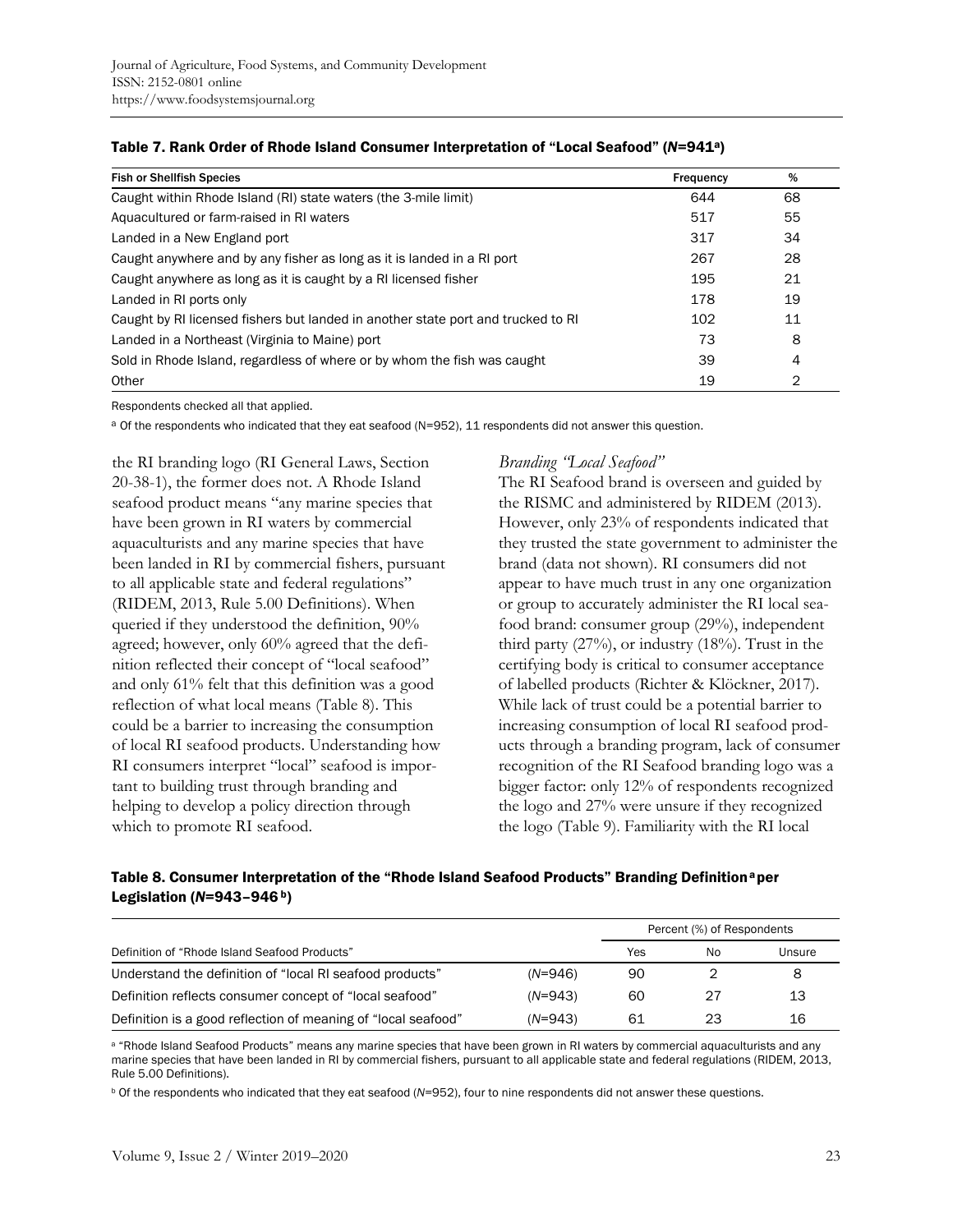seafood label is important to building consumer trust and acceptance of the products. Two-thirds of respondents (66%) felt that the logo would encourage them to select a local seafood product and 53% indicated that they would be more willing to try a seafood product if it were labeled local. There was clearly an increased trend in all communities to be willing to try a new seafood product if it were labeled local, and respondents living on or near the coast in regions having significantly  $(p<.05)$  more people (57%) would be more willing to try a new seafood species if it were labeled local. A consumer study in Connecticut showed that 24% preferred seafood from Connecticut, whereas almost half of respondents (45%) did not have a preference (Benson, 2018). Other studies have shown that Australian consumers strongly preferred "local" fish to imported products and one of the top reasons for consuming less seafood was the lack of local seafood varieties

(Christenson et al., 2017; Daneberg & Mueller, 2011).

 Overall, 72% of RI consumers were WTP more money to purchase a "local" white fish over a similar, less expensive "non-local" seafood product (Table 9), with females significantly more likely (*p*<.05) than expected to pay more (data not shown). This agrees with other published information, reported by Richter & Klöckner (2017), that indicated females purchase more organic and seafood products. For respondents who indicated that they live on or near the coast, significantly  $(p<.05)$ more than expected (75%) indicated they would be WTP more money to purchase a "local" white fish. While Providence County, an urban community with lower median income was significantly lower, two-thirds (68%) still indicated willingness to consider paying more for local. Forty-two percent of respondents were willing to spend US\$1.00 more per pound for a local fish of similar quality if the

|                                                                                                                      |              |                                      |                               | Percent (%) of Respondents |                        |                 |                                           |
|----------------------------------------------------------------------------------------------------------------------|--------------|--------------------------------------|-------------------------------|----------------------------|------------------------|-----------------|-------------------------------------------|
|                                                                                                                      | Rhode Island | Live on/near.                        | <b>Rhode Island County</b>    |                            |                        |                 |                                           |
| "Rhode Island Seafood" Branding Logo                                                                                 | <b>State</b> | Coast<br>$(N=948-947)$ $(N=557-564)$ | <b>Bristol</b><br>$(N=64-66)$ | Kent<br>$(N=196-197)$      | Newport<br>$(N=85-87)$ | Providence      | Washington<br>$(N=379-384)$ $(N=204-207)$ |
| Recognition of the logo                                                                                              |              |                                      |                               |                            |                        |                 |                                           |
| Yes                                                                                                                  | 12           | 12                                   | 14                            | 12                         | 9                      | 13              | 11                                        |
| N <sub>o</sub>                                                                                                       | 61           | 59                                   | 58                            | 65                         | 53                     | 64              | 58                                        |
| Unsure                                                                                                               | 27           | 29                                   | 28                            | 23                         | 38                     | 23              | 31                                        |
| Logo encouragement on selection of seafood for purchase and/or consumption                                           |              |                                      |                               |                            |                        |                 |                                           |
| Encourages                                                                                                           | 66           | 68                                   | 66                            | 72                         | 70                     | 62              | 67                                        |
| No Effect                                                                                                            | 21           | 18                                   | 15                            | 18                         | 13                     | 25              | 20                                        |
| Unsure                                                                                                               | 13           | 13                                   | 19                            | 10                         | 17                     | 13              | 13                                        |
| Willingness to try a new seafood species if labeled local                                                            |              |                                      |                               |                            |                        |                 |                                           |
| Only willing to try if labeled local                                                                                 | 14           | 13                                   | 11                            | 16                         | 9                      | 14              | 12                                        |
| More willing to try if labeled local                                                                                 | 53           | 57 <sup>a</sup>                      | 52                            | 51                         | 67                     | 49              | 58                                        |
| Does not matter, would try new<br>seafood species, labeled local or not                                              | 22           | 19 <sup>a</sup>                      | 25                            | 21                         | 14                     | 26              | 20                                        |
| Not willing to try any new seafood,<br>labeled local or not                                                          | 11           | 11                                   | 12                            | 12                         | 9                      | 11              | 10                                        |
| Willingness to pay more money for a local "white" fish that is the same quality as a similar, non-local "white" fish |              |                                      |                               |                            |                        |                 |                                           |
| Willing to pay                                                                                                       | 72           | 75 <sup>a</sup>                      | 73                            | 70                         | 76                     | 68 <sup>a</sup> | 79a                                       |

Table 9. "Rhode Island Seafood" Branding Logo: Consumer Recognition of the Logo and its Influence on their Seafood Consumption and Purchasing Choices

a Chi-square analysis indicated a significant relationship at *p*<.05 within the branding logo subheadings and among demographic categories.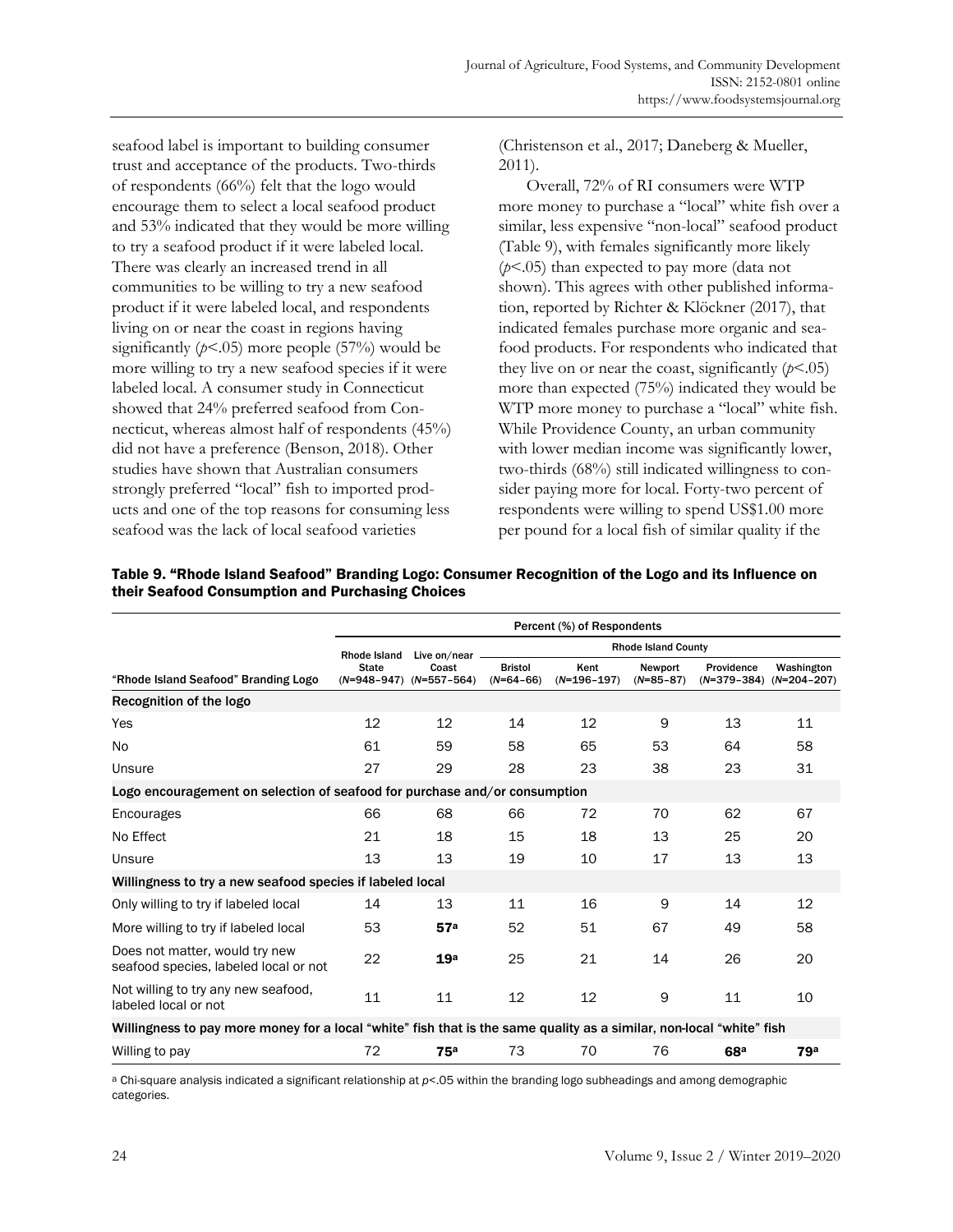non-local fish costs US\$7.99/lb., and 36% were willing to spend US\$1.00 more per pound if the non-local fish costs US\$14.99/lb. (Figure 1). As indicated previously, the respondent pool consisted of educated participants with higher than expected income, and the data should be considered in that context. Specifically, education had an impact on WTP, with respondents with at least a bachelor's degree significantly more likely than expected (*p*<.05) to pay more money for local products. However, there did appear to be an overall WTP if RI consumers knew that the fish was local, although cost is often considered a barrier to seafood consumption (Hicks et al., 2008). Willingnessto-pay information helps assess demand for local seafood. However, there are limitations for extrapolation from this study. Directly asking participants their WTP under various hypothetical scenarios could reflect possible purchase intentions, but may not reflect actual purchase behavior. What people say they are WTP and what they actually pay may differ by as much as 50% (French et al., 2014). This study provides clear evidence of WTP for local RI seafood by RI consumers

throughout the state, but behavior assessment, not in the scope of this project, could be a next step.

### *Promoting RI Local Seafood*

The results of this survey were presented to the RISMC. The presentation reinforced the emerging perception that the RI Seafood brand was not fully achieving its intended purpose. While it constituted a potentially useful way to distinguish RI seafood products in the marketplace, insufficient consumer outreach and education limited its effectiveness. At the most recent meeting of the collaborative, in 2019, there was a general consensus that the logo, while perhaps appropriate as an official seal, was not working well as a brand, since it was not conveying the Rhode Island local seafood message in a way that readily resonates with consumers (R. Ballou, RI Dept. of Environmental Management, personal communication, 2019). The collaborative has therefore agreed to pursue the development of a new brand, consider loosening the regulatory restrictions on its use so that it can better serve as an all-encompassing ambassador for RI seafood, and enhance efforts to develop and implement an

Figure 1. Respondent Willingness to Pay Additional Money for Local Fish of Similar Quality Over Non-local Fish

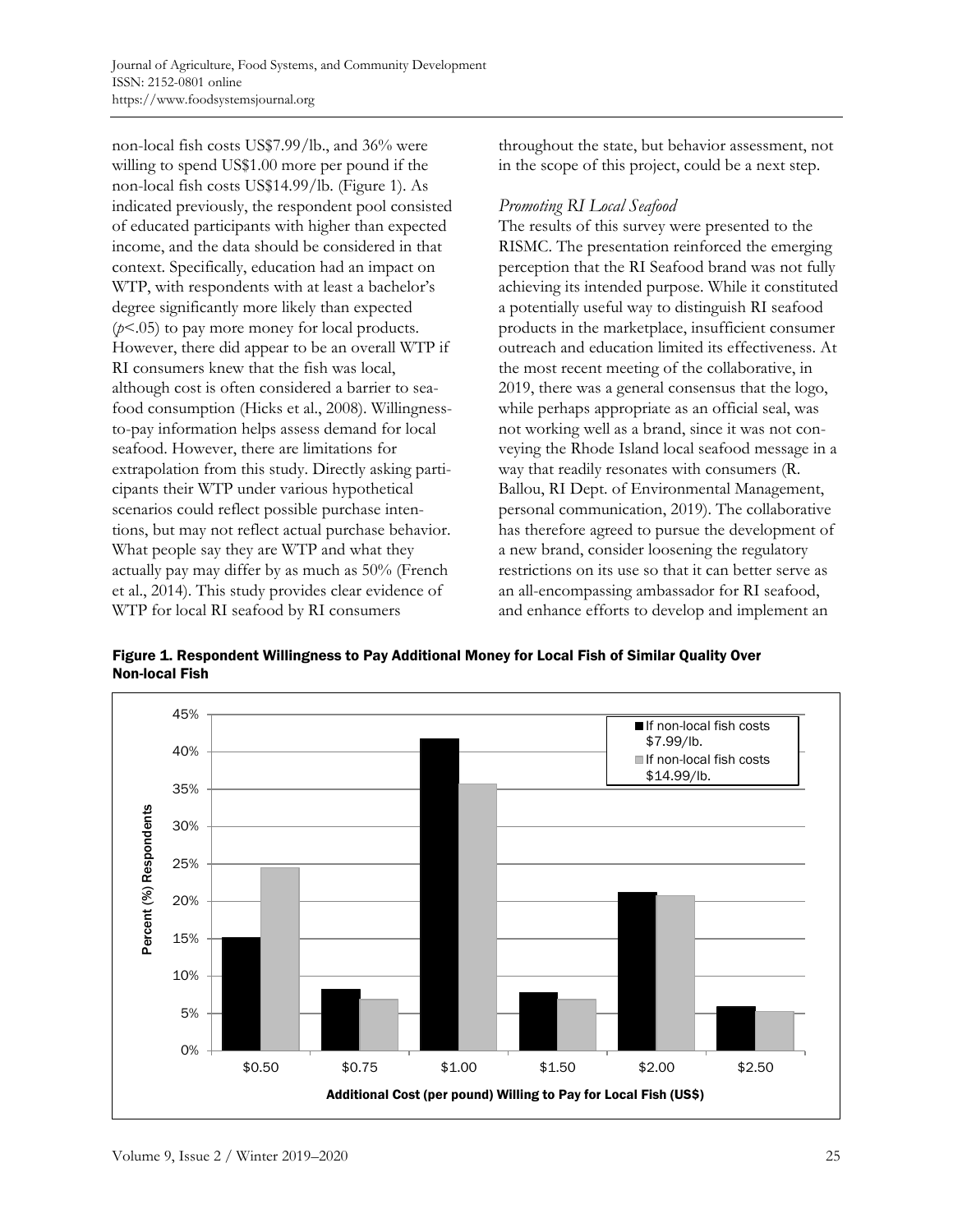effective outreach strategy. These key policy objectives are a direct consequence of the survey results (R. Ballou, personal communication, 2019).

# **Conclusion**

This study assessed consumer perceptions of local seafood, as well as purchasing choices and willingness-to-pay. The majority of RI consumers, regardless of income, education, and locality, would prefer local seafood if they could easily find it in the market and if they could trust the brand (i.e., logo) to identify product choice. A trusted local brand that consumers could recognize could positively influence consumer seafood purchasing decisions and thus aid in sustaining the local seafood industry.

 The results of this study, which have been presented to and well received by stakeholders, have helped to establish a critical baseline for consumer perceptions and awareness of local seafood, and WTP. Thus, these results have influenced the policy direction of the local brand. However, the local RI seafood brand has not lived up to its potential in that it has not had a major influence on seafood consumers, as the study results indicate. There is an emerging consensus on the part of the RISMC that the brand should be redesigned and repurposed to render it more effective. At the same time, there is increasing recognition that a more robust public information and outreach program needs to be developed and implemented in RI to better address the strong consumer preferences for local seafood affirmed by this study. RI is well-positioned to act on the results of this study by stepping up efforts, via the RISMC, to better link the supplies of local seafood products with the documented consumer interest in such products. Such efforts could, and should, lead to the sustained economic growth of the RI seafood industry as well as the improved health of

RI citizens. The results of this work will be integral in informing new directions for a more successful program. It will impact future discussions by informing the process and help influence policy efforts.

 Consumer interest in and WTP for local seafood coupled with a known branding program could support a stronger local seafood industry. Working through the RISMC and in accordance with the RI Food Strategy, the results of the study will be used to help develop and implement a more effective outreach strategy to achieve the abovenoted policy objectives pertaining to RI seafood. Based on this research, the easiest communities to target initially would be the coastal communities at both supermarkets and specialty seafood stores. Consumers must be educated as to what the brand means and how it is defined in an effort to build trust; there must be both consumer awareness to help facilitate the purchase of local seafood and regulatory modifications to encourage processors, retailers, and restaurateurs to use it. This may not alter the high desirability of shrimp and salmon, but it could encourage consumers to purchase more local seafood, given their willingness to try local species and pay a little more money for it.

# **Acknowledgments**

The project coordinators would like to thank the project advisory board for their expertise and significant contributions to the development of the survey: Ken Ayers, Chief, Division of Agriculture, RI Dept. of Environmental Management; David Butel, Aquaculture Coordinator, RI Coastal Resources Management Council; and Dr. Hiro Uchida, Environmental and Natural Resource Economics, University of Rhode Island. The authors would also like to thank Dr. Robert Gable for providing his expertise in evaluation and statistical assessment.

# **References**

Benson, J. (2018). Too few residents taking advantage of local seafood bounty: Survey is start of efforts to encourage more consumption. *Sea Grant Connecticut Wracklines, 18*(1), 11–12. Retrieved from https://seagrant.uconn.edu/wp-content/uploads/sites/1985/2018/05/Seafood.survey.pdf

Birch, D., & Lawley, M. (2012). Buying seafood: Understanding barriers to purchase across consumption segments. *Food Quality and Preference, 26*(1), 12–21. https://doi.org/10.1016/j.foodqual.2012.03.004

Atlantic Corporation. (2019). *Measuring consumer attitudes and preferences about farm-raised shellfish, finfish, and sea vegetables in the Atlantic coast states.* Waterville, Maine: Author. Retrieved from https://www.atlanticcorp.us/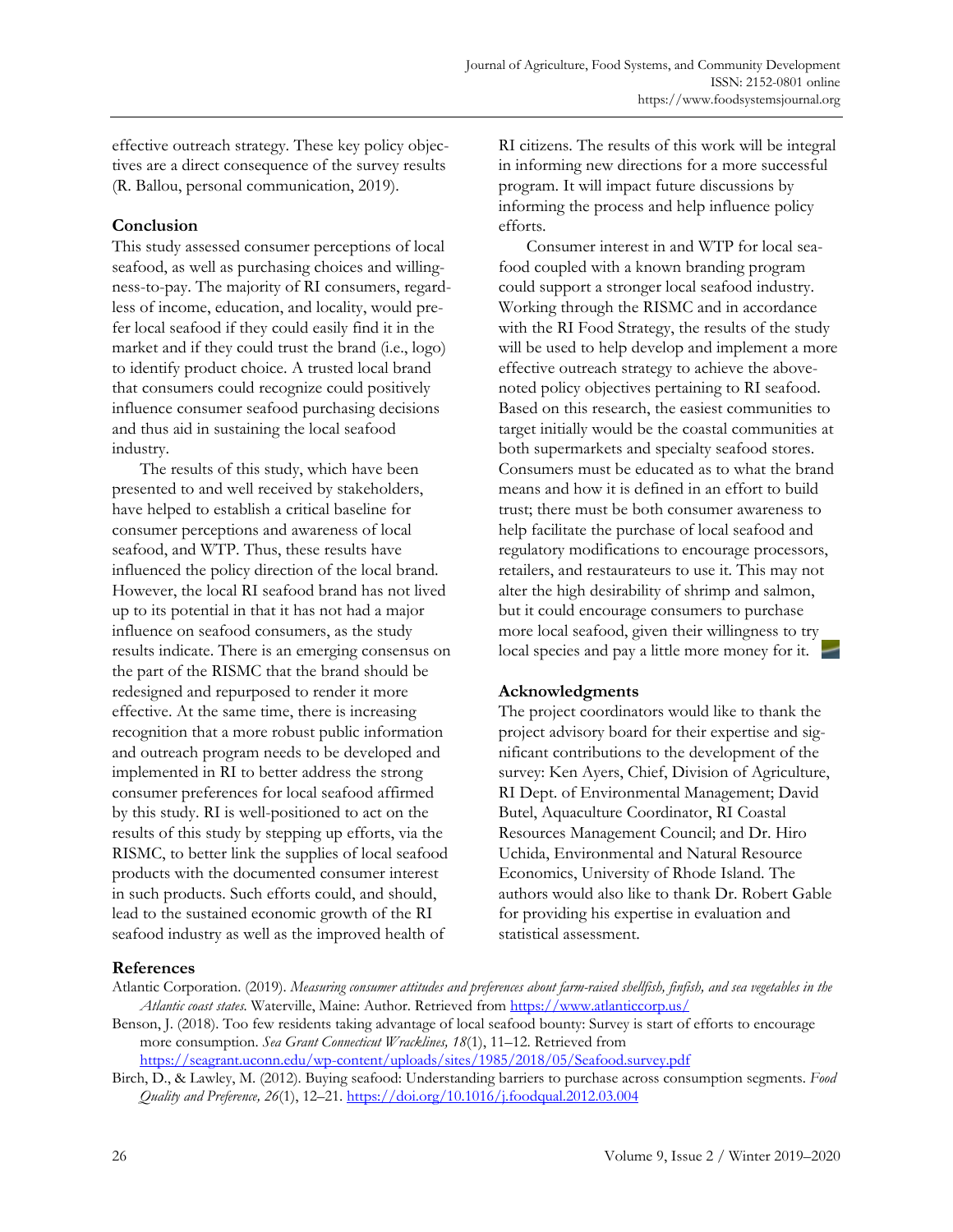- Boulding, W., & Kirmani, A. (1993). A consumer-side experimental examination of signaling theory: Do consumers perceive warranties as signals of quality? *Journal of Consumer Research, 20*(1), 111–123. https://doi.org/10.1086/209337
- Campbell, M. C., & Goldstein, R. C. (2001). The moderating effect of perceived risk on consumers' evaluations of product incongruity: Preference for the norm. *Journal of Consumer Research, 28*(3), 439–449. http://dx.doi.org/10.1086/323731
- Carlucci, D., Nocella, G., Devitiis, B., Viscecchia, R., Bimbo, F., & Nardone, G. (2015). Consumer purchasing behavior towards fish and seafood products: Patterns and insights from a sample of international studies. *Appetite, 84,* 212– 227. https://doi.org/10.1016/j.appet.2014.10.008
- Christenson, J. K., O'Kane, G. M., Farmery, A. K., & McManus, A. (2017). The barriers and drivers of seafood consumption in Australia: A narrative literature review. *International Journal of Consumer Studies, 41*(3), 299–311. https://doi.org/10.1111/ijcs.12342
- Daneberg, N., & Mueller, S. (2011). *Omnibus consumer research findings Wave 2.* Deakin, ACT: Australian Seafood Cooperative Research Center, UniSA Ehrenberg-Bass Institute for Marketing Science. Retrieved from [https://www.seafoodcrc.com/southern-bluefin-tuna/consumer-research/2008-779-omnibus-consumer-research](https://www.seafoodcrc.com/southern-bluefin-tuna/consumer-research/2008-779-omnibus-consumer-research-findings-wave-2.html)findings-wave-2.html
- Dillemuth, A. (2017). *Community food production: The role of governments in increasing community food production for local markets* (Planning & Policy Brief). Washington, D.C.: U.S. Department of Agriculture, National Institute of Food and [Agriculture & Growing Food Connections. Retrieved from http://growingfoodconnections.org/wp](http://growingfoodconnections.org/wp-content/uploads/sites/3/2015/11/GFCFoodProductionPlanningPolicyBrief_2017August29.pdf)content/uploads/sites/3/2015/11/GFCFoodProductionPlanningPolicyBrief\_2017August29.pdf
- Dodds, W. B., Monroe, K. B., & Grewal, D. (1991). Effects of price, brand and store information on buyers' products evaluations. *Journal of Marketing, 28*(3), 307–319. https://doi.org/10.2307/3172866
- Fonner, R., & Sylvia, G. (2015). Willingness to pay for multiple seafood labels in a niche market. *Marine Resource Economics, 30*(1), 51–70. https://doi.org/10.1086/679466
- Freedgood, J., & Fydenkevez, J. (2017). *Growing local: A community guide to planning for agriculture and food systems.* Northampton, MA: American Farmland Trust. Retrieved from

http://www.farmlandinfo.org/growing-local-community-guide-planning-agriculture-and-food-systems

French, C., Cullen, K., Manalo, A. & Jones, E. (2014). *Consumer and retailer demand for local seafood: Opportunities in the N.H. marketplace* (Pub. No. UNHMP-IS-SG-14-010). Durham: University of New Hampshire Cooperative Extension, New Hampshire Sea Grant College Program. Retrieved from

https://seagrant.unh.edu/sites/seagrant.unh.edu/files/media/pdfs/extension/alternative\_seafood\_marketing.pdf

- Giampietri, E., Verneau, F., Del Giudice, T., Carfora, V., & Finco, A. (2018). A theory of planned behavior perspective for investigating the role of trust in consumer purchasing decision related to short food supply chains. *Food Quality and Preference, 64,* 160–166. https://doi.org/10.1016/j.foodqual.2017.09.012
- Giovannucci, D., Barham, E., & Pirog, R. (2010). Defining and marketing "local" foods: Geographical indications for US products. *Journal of World Intellectual Property, 13*(2), 94–120. https://doi.org/10.1111/j.1747-1796.2009.00370.x
- Grebitus, C., Steiner, B., & Veeman, M. (2015). The roles of human values and generalized trust on stated preferences when food is labeled with environmental footprints: Insights from Germany. *Food Policy, 52,* 84–91. https://doi.org/10.1016/j.foodpol.2014.06.011
- Grimley, S., & Roheim, C. (2010). *Assessing the market potential for "local" seafood in Rhode Island: Qualitative results of a survey of consumers' preferences and perceptions* (RI Sea Grant report). Narragansett: University of Rhode Island, RI Sea Grant.
- Hellberg, R. S., Dewitt, C. A., & Morrissey, M. T. (2012). Risk-benefit analysis of seafood consumption: A review. *Comprehensive Reviews in Food Science and Food Safety, 11*(5), 490–517. https://doi.org/10.1111/j.1541-4337.2012.00200.x
- Hicks, D., Pivarnik, L. F., & McDermott, R. (2008). Consumer perceptions about seafood—An internet survey. *Journal of Foodservice, 19*(4), 213–226. https://doi.org/10.1111/j.1748-0159.2008.00107.x
- Hicks, D., Pivarnik, L. F., McDermott, R., Richard, N. L., Hoover, D. G., & Kniel, K. E. (2009). Consumer awareness and willingness to pay for high-pressure processing of ready-to-eat food. *Journal of Food Science Education, 8*(2), 32–38. https://doi.org/10.1111/j.1541-4329.2009.00069.x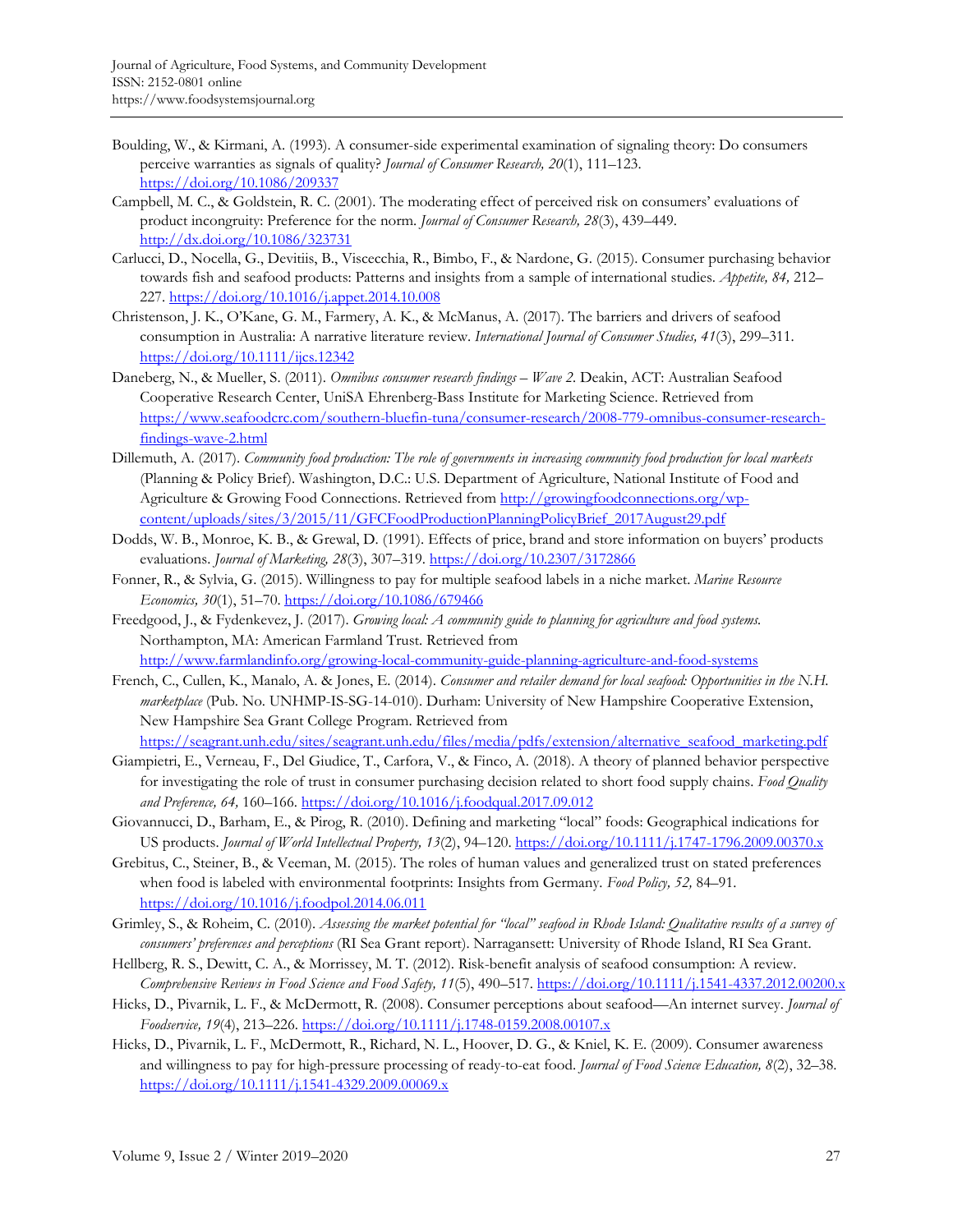- Hicks, D., Pivarnik, L. F., Richard, N. L., Gable, R., & Morrissey, M. (2013). Assessing knowledge and attitudes of US healthcare providers about benefits and risks of consuming seafood. *Journal of Food Science Education, 12*(4), 75–80. https://doi.org/10.1111/1541-4329.12014
- Hullinger, A. M., & Tanaka, K. (2017). Agriculture of the middle participation in state branding campaigns: The case of Kentucky. *Journal of Agriculture, Food Systems, and Community Development, 6*(1), 107–120. https://doi.org/10.5304/jafscd.2015.061.008
- International Food Information Council (IFIC) Foundation. (2018). *2018 Food and health survey.* Washington, D.C.: Author. Retrieved from https://www.foodinsight.org/2018-food-and-health-survey
- Johnston, N. E., Jai, T. M., Phelan, K. V., & Velikova, N. (2018). Branding state-level pride: Exploring values and attitudes of local food product consumption. *Journal of Foodservice Business Research, 21*(6), 659–681. https://doi.org/10.1080/15378020.2018.1531740
- Lobb, A. E., Mazzocchi, M., & Traill, W. B. (2007). Modelling risk perception and trust in food safety information within the theory of planned behavior. *Food Quality and Preference, 18*(2), 384–395. https://doi.org/10.1016/j.foodqual.2006.04.004
- McManus, D., Hunt, W., Storey, J., McManus, J., & Hilhorst, S. (2014). Perceptions and preference for fresh seafood in an Australian context. *International Journal of Consumer Studies, 38*(2), 146–152. https://doi.org/10.1111/ijcs.12076
- National Fisheries Institute (NFI). (2017, November 2). *Top 10 list highlights seafood consumption progress.* McLean, Virginia: Author. Retrieved from

https://www.aboutseafood.com/press\_release/top-10-list-highlights-seafood-consumption-progress

- National Marine Fisheries Service (NMFS). (2017a). *Fisheries of the United States, 2016 Report.* Washington, D.C.: U.S. Department of Commerce, National Oceanic and Atmospheric Administration. Retrieved from https://www.fisheries.noaa.gov/resource/document/fisheries-united-states-2016-report
- National Marine Fisheries Service (NMFS). (2017b). *Fisheries economics of the United States, 2015* (NOAA Tech. Memo. NMFS-F/SPO-170). Silver Spring, MD: U.S. Department of Commerce, National Oceanic and Atmospheric Administration, NMFS. Retrieved from

https://www.st.nmfs.noaa.gov/economics/publications/feus/fisheries\_economics\_2015/index

- Olsen, S. O. (2003). Understanding the relationship between age and seafood consumption: The mediating role of attitude, health involvement, and convenience. *Food Quality and Preference, 14*(3), 199–209. [https://doi.org/10.1016/S0950-3293\(02\)00055-1](https://doi.org/10.1016/S0950-3293(02)00055-1)
- Olsen, S. O. (2004). Antecedents of seafood consumption behavior. An overview. *Journal of Aquatic Food Product Technology, 13*(3), 79–91. https://doi.org/10.1300/J030v13n03\_08
- Paulin, C., Lofgren, I. E., & Pivarnik, L. F. (2017). An assessment of consumer food safety handling practices of produce at grocery stores in Rhode Island. *Food Protection Trends, 37*(2), 99–106. Retrieved from https://pdfs.semanticscholar.org/8656/847cf1651501c62b78da8ef92ab0b19694ed.pdf
- Pivarnik, L. F., Richard, N. L., Gable, R. K., & Worobo, R. (2016). Knowledge and attitudes of produce and seafood processors and food safety educators regarding nonthermal processes. *Journal of Food Science Education, 15*(4), 120– 128. https://doi.org/10.1111/1541-4329.12093
- Pivarnik, L. F., Richard, N. L., Hirsch, D., Becot, F., Conner, D., & Parker, J. (2018). Small- and medium-scale New England produce growers' knowledge, attitudes and implementation of on-farm food safety practices. *Food Protection Trends, 38*(3), 156–170. Retrieved from

https://pdfs.semanticscholar.org/8915/cece567651053cc6ed7bae77be3c6638030e.pdf

- Pivarnik, L. F., Richard, N. L., Patnoad, M. S., & Gable, R. K. (2012). Assessment of food safety knowledge for managers of residential childcare institutions (RCCI) in the Northeast. Food *Protection Trends, 32*(6), 296–308. Retrieved from http://www.foodprotection.org/files/food-protection-trends/Jun-12-Gable.pdf
- Rhode Island Food Strategy. (2017). *Rhode Island Food Strategy: An actionable vision for food in Rhode Island.* Providence: RI Commerce Corporation. Retrieved from http://dem.ri.gov/relishrhody/pdf/rifood17.pdf
- Rhode Island General Laws, 20-38. (2011). *The Rhode Island Seafood Marketing Collaborative of 2011.* Providence: Rhode Island General Assembly. Retrieved from http://webserver.rilin.state.ri.us/Statutes/title20/20-38/INDEX.HTM